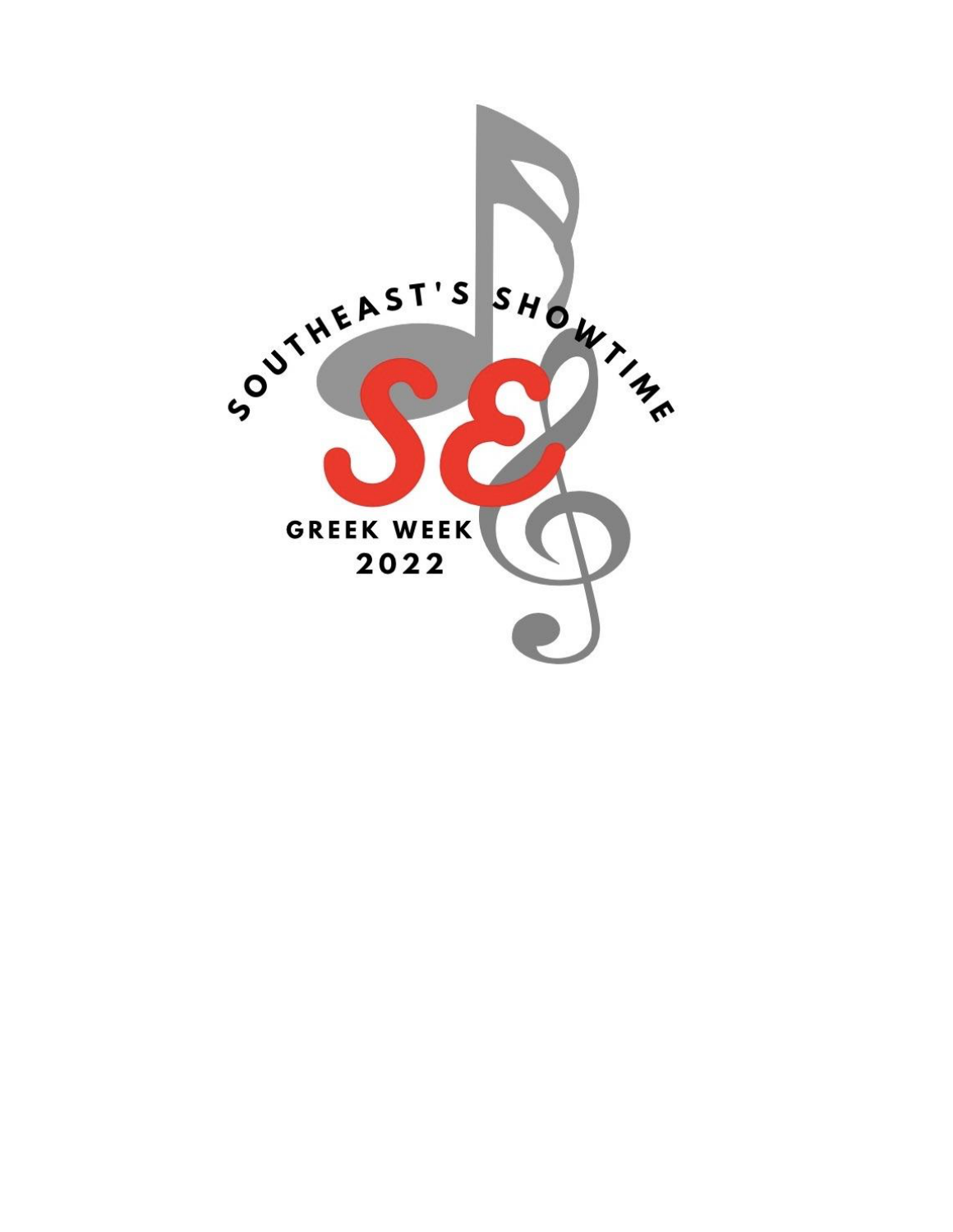Dear Greek Week Representatives,

 We hope you are as excited as the Executive Team and Steering Committee is for this musical cast of Southeast's Showtime!

 A little about why we do what we do. Greek Week is an opportunity to shed the stereotype that Greek Life is all too familiar with. It is about showing loyalty to others beyond our own chapters and having the personal courage to help those that are less fortunate. It is our duty as a Greek Community to come together to help those in need of our assistance. Sometimes we lose sight of this duty and forget those not given the same opportunities as we receive. This week shows as one and be a part of something bigger; the opportunity to foster a change, to impact a group different organizations and communities that we as Greeks have the ability to come together of people and become closer as a community along the way.

 As we prepare for this week, we would like all of you to keep in mind the purpose of Greek Week. It's not about the points gained, or the trophies won, but the lasting impact left. We as a community have the unique ability to change how Greek Life is viewed. However, this has the potential to make an impact, yes, but a community, brought together by common ideals perception can only be changed if we take the steps necessary, *together*. One chapter alone has the potential to move mountains. This week is devoted to helping our community in a fun and enjoyable way, so please keep that in mind.

 As always, sportsmanship says a lot about character, and we believe Greeks are the epitome of good character and strong values. This being said, we expect a high level of appreciation for all teams participating, the guidelines set out, and the overall approach of the week. If we all choose to approach this week with a servant's heart, and a positive mindset it can be enjoyable achievements given out to individuals and chapters, the real winners are the lives that we have and rewarding to us all. In my eyes, even though there are placements and awards of impacted by our good deeds.

Good luck!

 Haley Taylor, Director [hltaylor1s@semo.edu](mailto:hltaylor1s@semo.edu) (573) 476-4707

### **Statement of Ethics**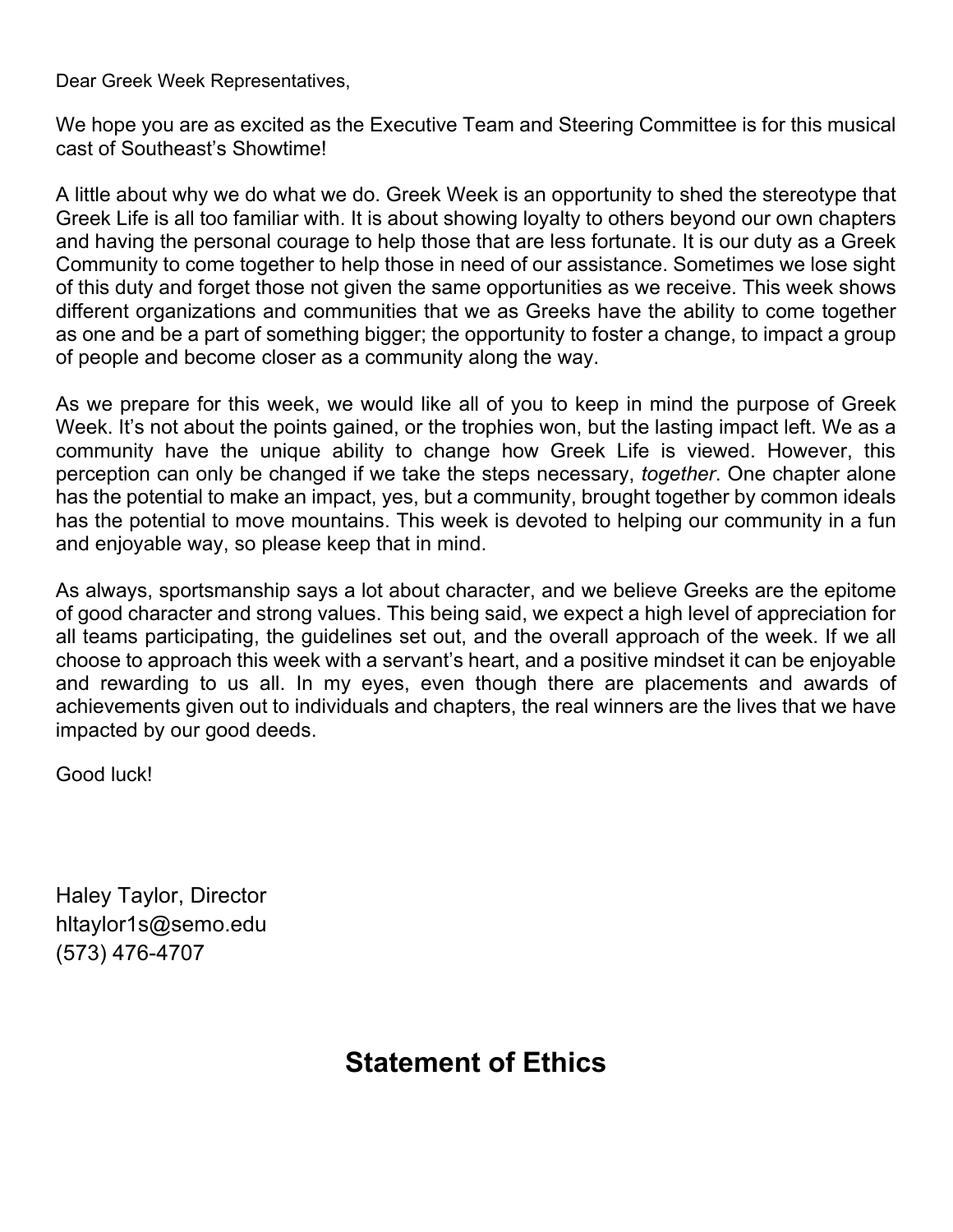The Office of Greek Life, the Greek Week Executive Board, and Steering Committee realize activities such as Greek Week support the mission of Southeast Missouri State University and therefore play a vital role in a Greek's education. We further realize that these activities provide important life skills concerning teamwork, sportsmanship, and more importantly, giving back. Through friendly competition, Greeks learn about the impact they can potentially make on a community and how to steer away from the stereotypes we are all too often surrounded by.

#### **Code of Conduct**

- ● All Greeks attending and participating in an event shall not violate the alcohol and drug policies of Southeast Missouri State University or the Greek Week Alcohol Policy during any event related to the festivities of Greek Week (outlined on the next page).
- ● During an event, all Greeks attending and participating in that event are expected to conduct themselves in a manner of sportsmanship that will reflect positively upon the Greek System, Southeast Missouri State University, and the local community.
- ● The goal of Greek Week is to give back to our community, but coursework must remain the primary focus of each student. Each Greek is expected to maintain their classroom performance throughout the duration of Greek Week and the time leading up to Greek Week.
- ● All officials and participating organizations are expected to be treated with respect and civility during an event by all Greeks participating and attending said event.
- ● Enthusiasm is an inherent aspect of all competitive events; however, all participants are to maintain a level of respect for themselves and those around them.
- ● Any violation of these above policies **or** general disregard for the spirit of Greek Week shall be dealt with first by the Officials of Greek Week and Greek Life Staff, and second, if need be, by the Interfraternity, Panhellenic Judicial Board or Office of Student Conduct (whichever is applicable).

| (Chapter President)         | (Chapter)                                                                                                       |  |
|-----------------------------|-----------------------------------------------------------------------------------------------------------------|--|
| by it.                      | Have read to my chapter the above Greek Week Code of Conduct and my chapter and I understand and agree to abide |  |
|                             |                                                                                                                 |  |
|                             |                                                                                                                 |  |
| Greek Week Chair Signature: | Date:                                                                                                           |  |

 **Greek Week Alcohol Policy**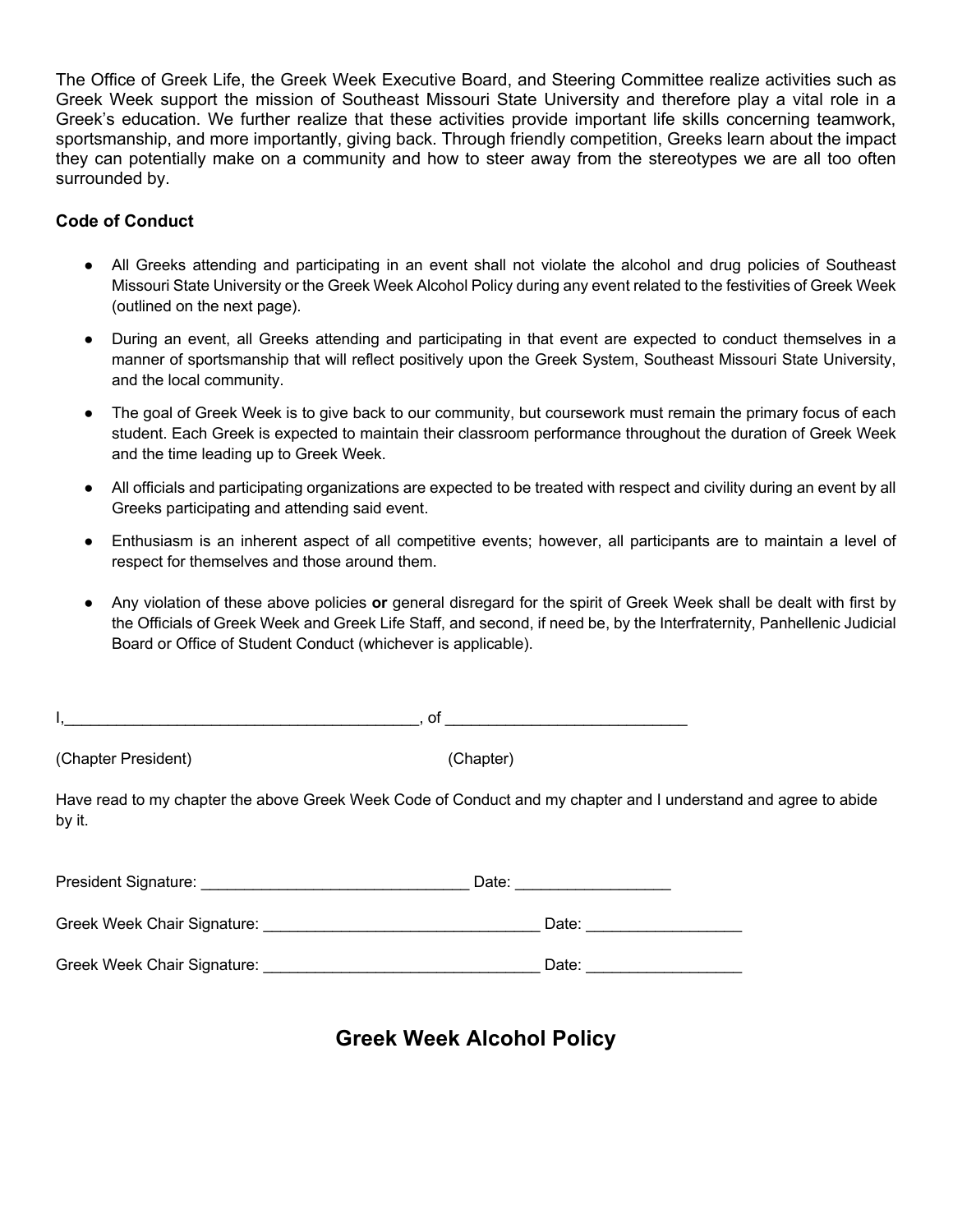In accordance with federal, state, and local laws and policies set by the Southeast Missouri State University Judicial Board, IFC and Panhellenic Judicial Boards: **ALL** Greek Week events will be *alcohol -free* events (i.e. dry). Any violation of this policy will be handled as follows:

- 1. Any individual who is found to be in possession of alcohol or under the influence and is approached by a member of the Greek Week Committee, Greek Life Staff, or officiating Greek Week personnel will be asked to dump out any opened alcohol containers, and to forfeit any closed alcohol containers. The name and chapter affiliation of that person will be noted and points will be removed at the discretion of the Greek Week Executive Board.
- 2. If the individual refuses to dump out and/or forfeit their alcohol, they will be escorted from the event by a Greek Week Exec member, Office of Greek Life, any officiating Greek Week personnel or DPS.
- 3. Anyone escorted from an event will not be allowed to participate in *any* further Greek Week competitions.
- 4. A second violation of the alcohol policy by an individual or chapter will result in a complete expulsion from all of Greek Week.
- 5. If there is an individual third violation and/or multiple members from each party (party is defined as: an individual chapter **or** multiple chapters) found in violation of any of the Greek Week Alcohol policies, Greek Week Exec has the right to remove the pairing from the remainder of Greek Week and or forfeit their ability to place in Greek Week.
- 6. Pairings will be required to submit any share night/fundraiser event for approval two weeks before it is held.

#### **Share Night/Fundraiser Approval Link**

**<https://forms.gle/vA3k4m2Mzqjan7Fp8>** 

#### **This policy will be enforced strictly through the entirety of all Greek Week events.**

#### **Grievance Form**

 Grievances shall be turned in online through the form listed below within 48 hours of the incident. Grievances must meet the following two conditions:

1. Cite the basis of the grievance

2. Provide sufficient and detailed information to support the grievance

Grievances must be based on one or more of the following:

- 1. Violation of the Greek Week rules, policies, and procedures
- 2. Assumed bias by officials/judges in competitive events

#### **Grievance Form Link**

**<https://forms.gle/n7am3sqcEGKYwsEN7>**

 Grievances will be heard by the Greek Week Executive Committee and advisors and decisions will be rendered within the next available Greek Week Executive meeting, after the grievance was filed. All decisions will be final. Decisions may be appealed to the Greek Week Executive Committee and advisors. **ONLY ELECTED GREEK WEEK CHAIRS WILL BE ABLE TO TURN IN COMPLETED GRIEVANCE FORMS.**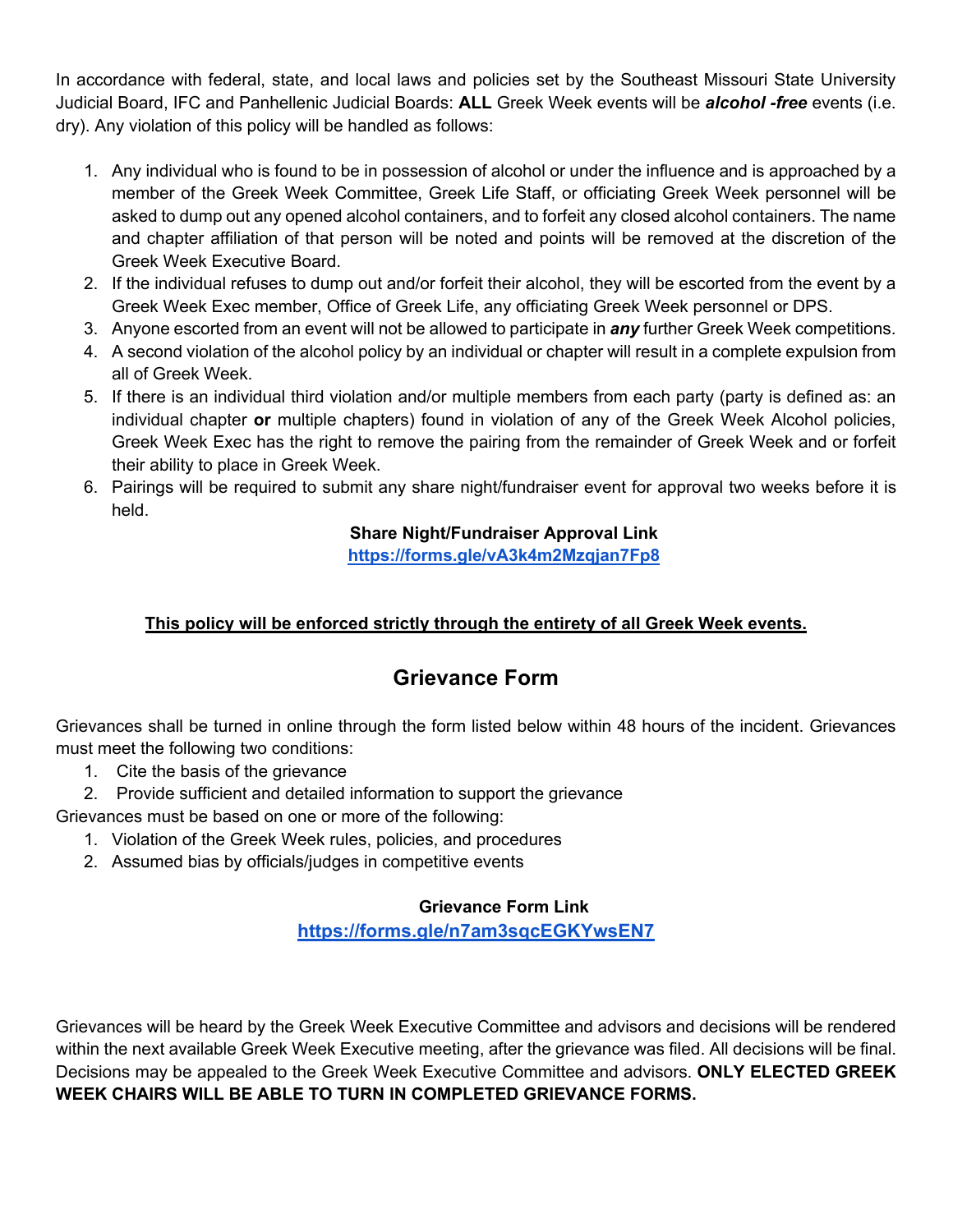# *2022 Greek Week Exec and Steering Committee* **Contact List**

| <b>Greek Week 2022 Exec and Steering Committee</b> |                        |                             |  |  |  |
|----------------------------------------------------|------------------------|-----------------------------|--|--|--|
| <b>Director</b>                                    | <b>Haley Taylor</b>    | segw.director@gmail.com     |  |  |  |
| <b>Co-Director</b>                                 | <b>Nic Feltz</b>       | segw.codirector@gmail.com   |  |  |  |
| <b>Philanthropy Coordinator</b>                    | Liz Gaumer             | segw.philanthropy@gmail.com |  |  |  |
| <b>Chapter Coordinator</b>                         | Raegan Thompson        | segw.publicity@gmail.com    |  |  |  |
| <b>Greek Sing &amp; Spirit</b>                     | Camryn<br>Rivenburgh   | segw.sing@gmail.com         |  |  |  |
| <b>Public Relations</b>                            | <b>Nic Feltz</b>       | segw.codirector@gmail.com   |  |  |  |
| <b>Steering Committee Member</b>                   | Nolan Knupp            | neknupp1s@semo.edu          |  |  |  |
| <b>Steering Committee Member</b>                   | <b>Kaleb Arends</b>    | krarends1s@semo.edu         |  |  |  |
| <b>Steering Committee Member</b>                   | <b>Gillian Sherp</b>   | gsherp1s@semo.edu           |  |  |  |
| <b>Steering Committee Member</b>                   | <b>Brandon Vogt</b>    | bdvogt1s@semo.edu           |  |  |  |
| <b>Steering Committee Member</b>                   | <b>Caraline Brune</b>  | Cabrune1s@semo.edu          |  |  |  |
| <b>Steering Committee Member</b>                   | Kate Appleman          | keappleman1s@semo.edu       |  |  |  |
| <b>Steering Committee Member</b>                   | <b>Nolan Smith</b>     | nsmith2s@semo.edu           |  |  |  |
| <b>Steering Committee Member</b>                   | <b>Tabitha Davis</b>   | tmdavis11s@semo.edu         |  |  |  |
| <b>Steering Committee Member</b>                   | AJ ORourke             | ajorourke1s@semo.edu        |  |  |  |
| <b>Steering Committee Member</b>                   | <b>Jack Robertson</b>  | Jsrobertson2s@semo.edu      |  |  |  |
| <b>Steering Committee Member</b>                   | Mia Hill               | mihill1s@semo.edu           |  |  |  |
| <b>Steering Committee Member</b>                   | <b>Connor Prince</b>   | cprine1s@semo.edu           |  |  |  |
| <b>Steering Committee Member</b>                   | Steph Marroquin        | sgmarroquin1s@semo.edu      |  |  |  |
| <b>Steering Committee Member</b>                   | <b>Rachel Vinyard</b>  | rnvinyard1s@semo.edu        |  |  |  |
| <b>Steering Committee Member</b>                   | Hannah Gibson          | hngibson1s@semo.edu         |  |  |  |
| <b>Steering Committee Member</b>                   | Douglas Gray           | dwgray1s@semo.edu           |  |  |  |
| <b>Steering Committee Member</b>                   | <b>Elliot Siekmann</b> | ecsiekmann1s@semo.edu       |  |  |  |
| <b>Steering Committee Member</b>                   | Emma                   | Eaweilbrenner1s@semo.edu    |  |  |  |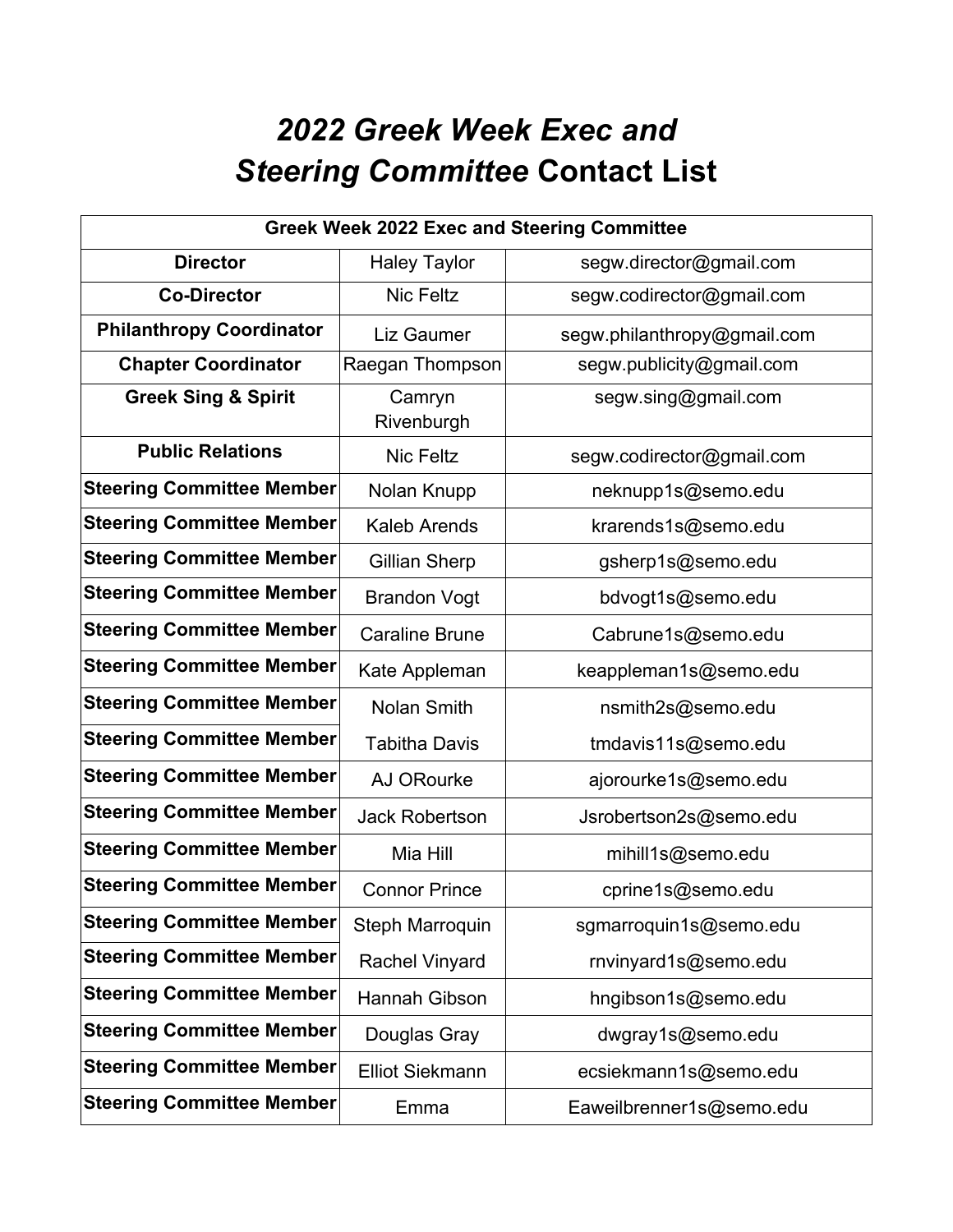|                           | Weilbrenner          |                          |
|---------------------------|----------------------|--------------------------|
| Steering Committee Member | <b>Grace Pauly</b>   | gapauly1s@semo.edu       |
| Steering Committee Member | Paige<br>Emmenderfer | pcemmenderfer1s@semo.edu |

# **The 2022 Greek Week theme is... Musicals!**

*\_\_\_\_\_\_\_\_\_\_\_\_\_\_\_\_\_\_\_\_\_\_\_\_\_\_\_\_\_\_\_\_\_\_\_\_\_\_\_\_\_* 

## **PAIRINGS**

 Alpha Chi Omega, Phi Delta Theta Alpha Delta Pi, Sigma Chi Alpha Phi, Tau Kappa Epsilon, Theta Xi Alpha Xi Delta, Delta Chi, Lambda Chi Alpha Delta Delta Delta, Pi Kappa Alpha Gamma Phi Beta, Sigma Nu Sigma Sigma Sigma, Sigma Phi Epsilon

**\*All pairings are subject to change based on situational circumstances** 

*\_\_\_\_\_\_\_\_\_\_\_\_\_\_\_\_\_\_\_\_\_\_\_\_\_\_\_\_\_\_\_\_\_\_\_\_\_\_\_\_* 

### **Non-Profit Pairings**

Alpha Chi Omega, Phi Delta Theta: Dream Factory Alpha Delta Pi, Sigma Chi: Hope for One More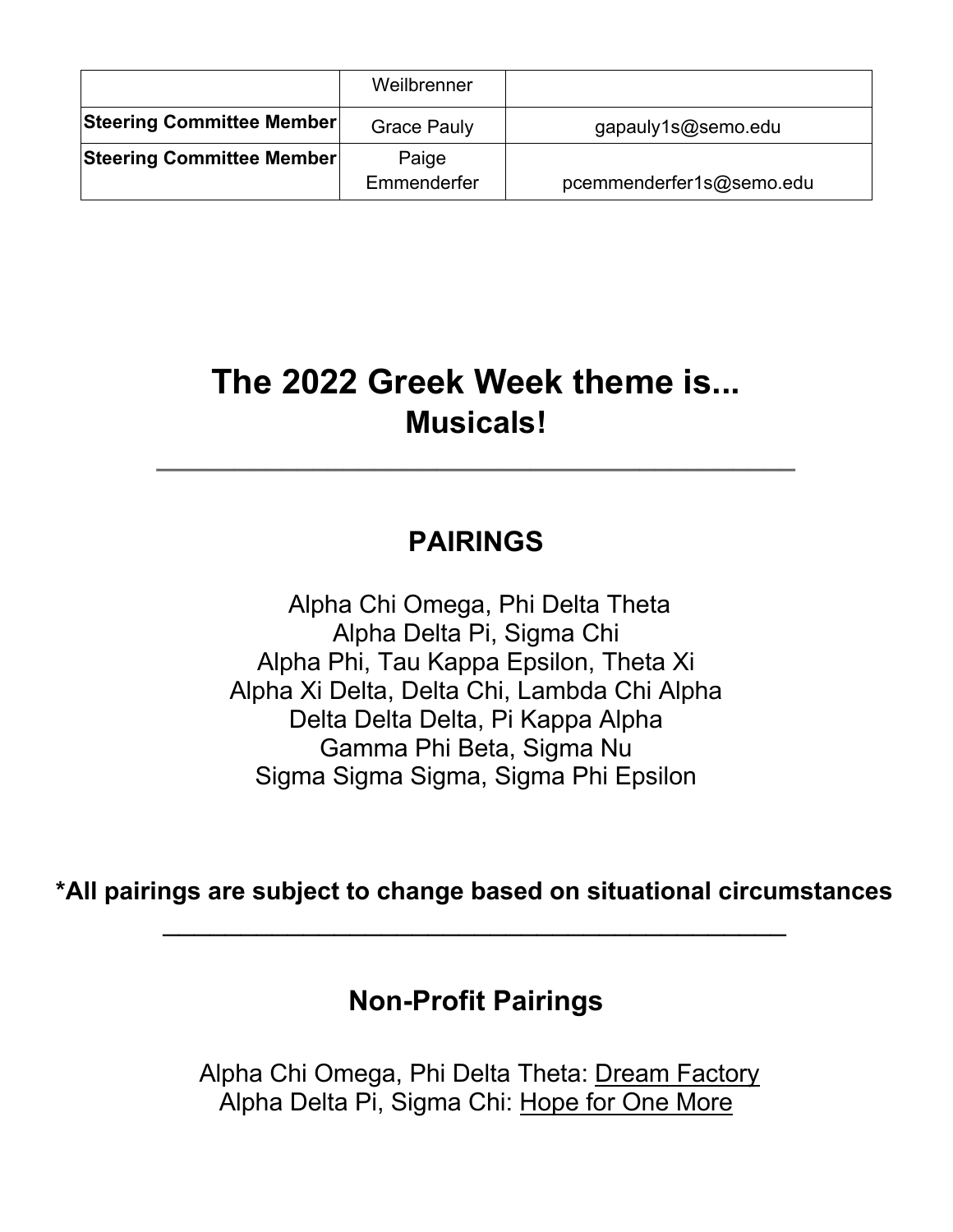Alpha Phi, Tau Kappa Epsilon, Theta Xi: <u>One City</u> Alpha Xi Delta, Delta Chi, Lambda Chi Alpha: Community Partnership of Delta Delta Delta, Pi Kappa Alpha: SEMO NASV Gamma Phi Beta, Sigma Nu: Educare Sigma Sigma Sigma, Sigma Phi Epsilon: Voices for Children Southeast Missouri

 **Chapter members are encouraged to follow @segreekweek on Instagram for reminders and updates about events.**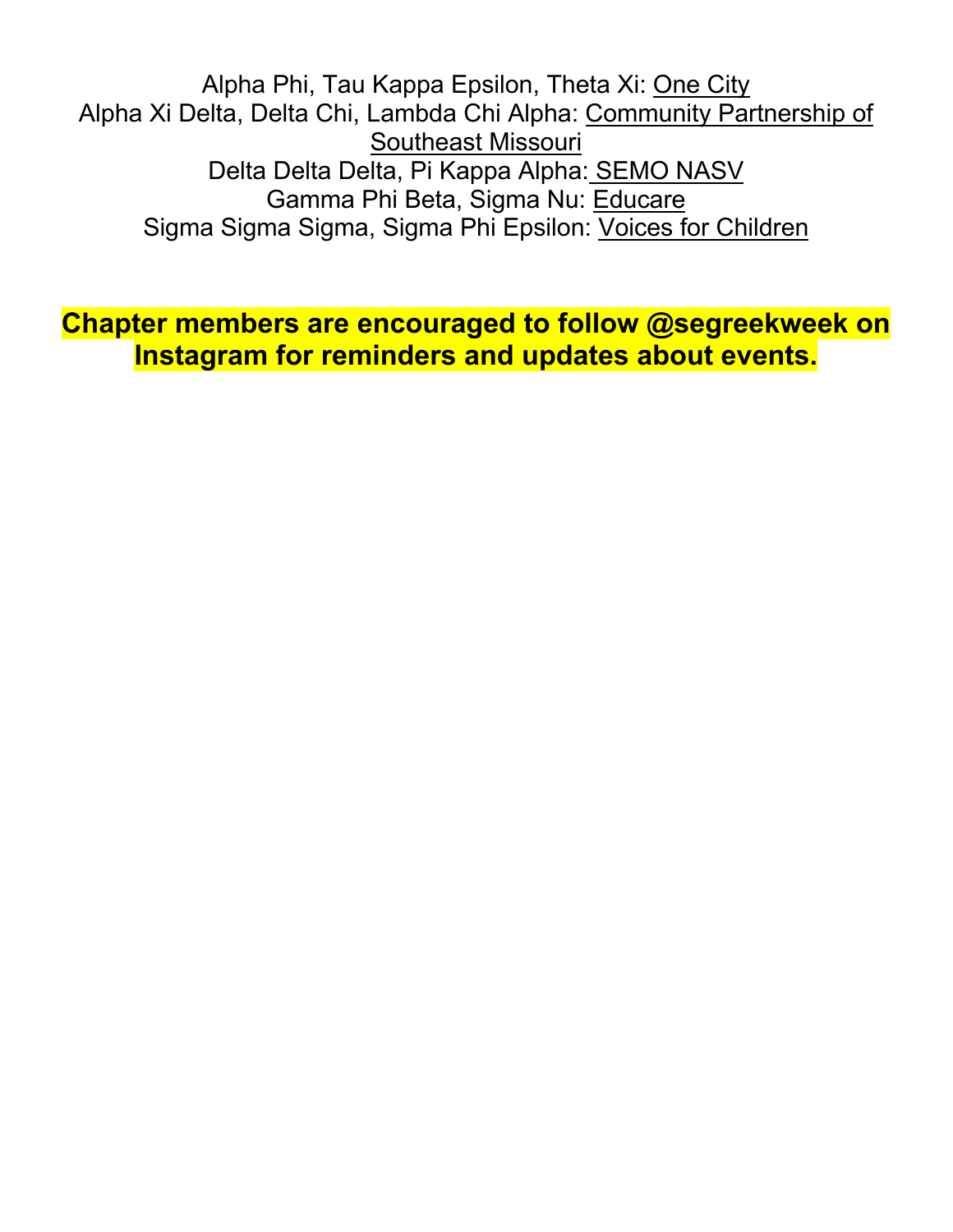### **Calendar of Events and Due Dates**

#### **February:**

Thursday, 10th: **Theme Selection & Greek Chair Meeting** 

Saturday, 12<sup>th</sup>: Basketball Greek Night at 2pm and 4pm \*MUST HAVE PHYSICAL COPY OF SEMO ID (for bonus points)

#### **March:**

 **Wednesday, 9th @ noon (common hour):** Shiver and Slide  **Thursday, 10th @ noon:** Rosters pulled for Blood Drive Spirit Flag Pick- Up at 5 p.m. in Dempster 128  **BONUS: Friday, March 25th @ 6pm:** Baseball Greek Night vs. SIUE  **BONUS**: **Sunday, 3/27 @ Midnight:** Blood Drive photos due **Sunday, 27th-Wednesday, 30th:** Blood Drive  **Thursday, 31st @ 5pm:** Greek God & Goddess submissions Final Cuts to Lip Sync songs due Greek Games Goddess waiver due

#### **April:**

| Sunday, 3rd:    |                                   | Greek Games / bring spirit flag                            |          |
|-----------------|-----------------------------------|------------------------------------------------------------|----------|
| Monday, 4th:    | <b>Canned Food Drive Drop-Off</b> |                                                            |          |
| Tuesday, 5th:   |                                   | Walk-A-Mile In Their Shoes/Greek Connections               |          |
| Wednesday, 6th: | <b>Money Madness</b>              |                                                            |          |
| Thursday, 7th:  | Clothing                          | <b>Drive</b>                                               | Drop-Off |
|                 |                                   | Lip Sync Battle: Seating Event for Greek Sing              |          |
| Friday, 8th:    |                                   | Greek Sing Dress Rehearsal, set up backdrops & bring props |          |
| Saturday, 9th:  | Greek                             |                                                            | Sing     |
|                 |                                   | Fundraising Money Due - NO EXCEPTIONS                      |          |
| Sunday, 10th:   | <b>All-Greek Chapter</b>          |                                                            |          |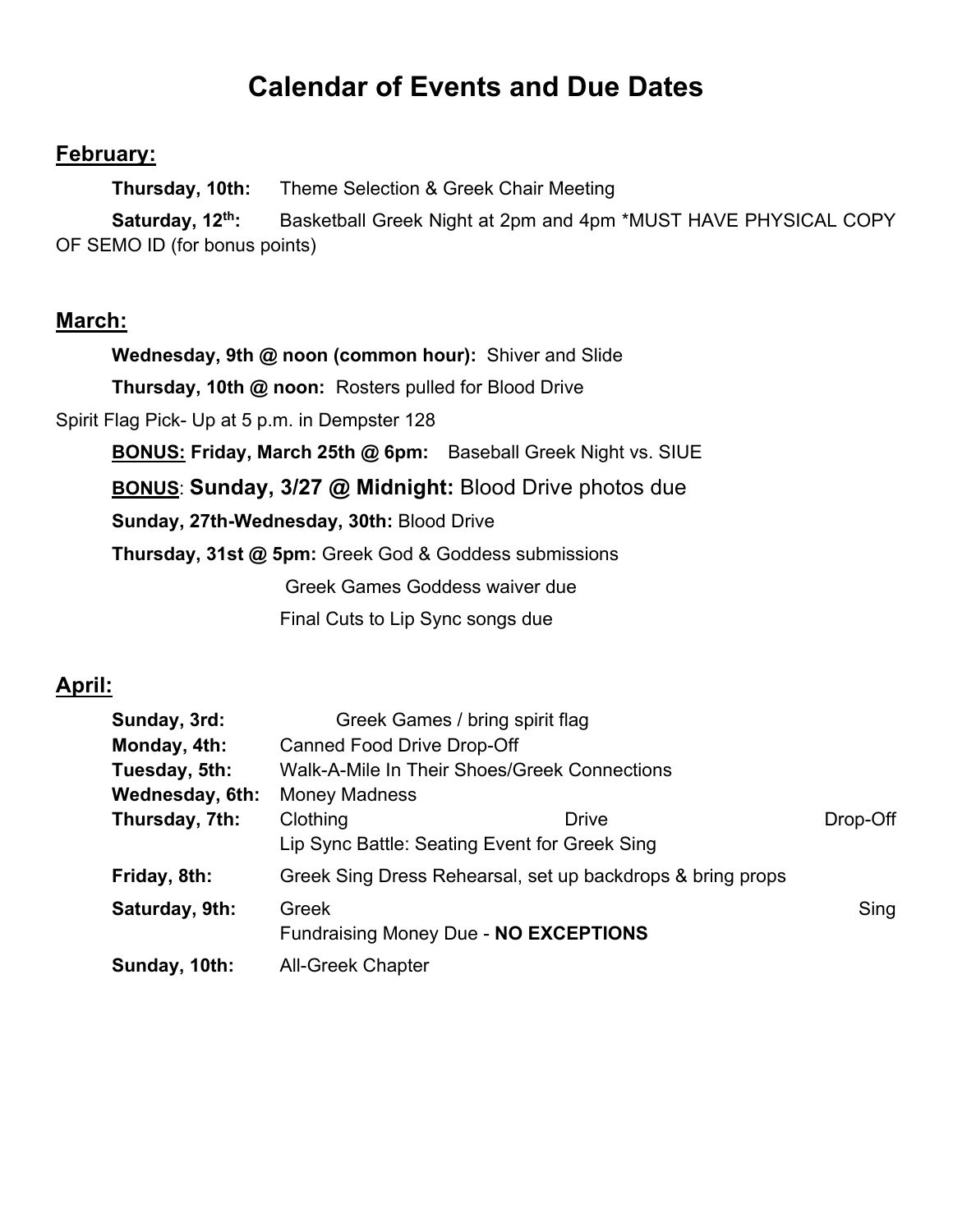# Points Breakdown

| **BONUS POINTS**<br>Athletics Greek Nights (20 per<br>event, 10 per chapter)<br>Shiver & Slide (20 per highest in<br>each division per pairing) | 80      |
|-------------------------------------------------------------------------------------------------------------------------------------------------|---------|
| <b>Blood Drive</b>                                                                                                                              | 200     |
| Fundraising                                                                                                                                     | 100     |
| <b>Clothing Drive</b>                                                                                                                           | 50      |
| <b>Canned Food Drive</b>                                                                                                                        | 75      |
| <b>Greek Games</b><br>(50 Greek Games, 50 Chariot Races)                                                                                        | 100     |
| Walk-A-Mile in Their Shoes                                                                                                                      | 100     |
| <b>Community Service</b>                                                                                                                        | 75      |
| Lip Sync Battle                                                                                                                                 | 75      |
| <b>Money Madness</b>                                                                                                                            | 50      |
| <b>Greek Sing</b>                                                                                                                               | 150     |
| God & Goddess Competition                                                                                                                       | 50      |
| Spirit                                                                                                                                          | 105     |
| Spirit Flag                                                                                                                                     | 50      |
| <b>Total</b>                                                                                                                                    | $1000+$ |

I The breakdown of how points are awarded for each event can be found on the event page. Please contact Haley Taylor at [hltaylor1s@semo.edu](mailto:hltaylor1s@semo.edu) with any questions.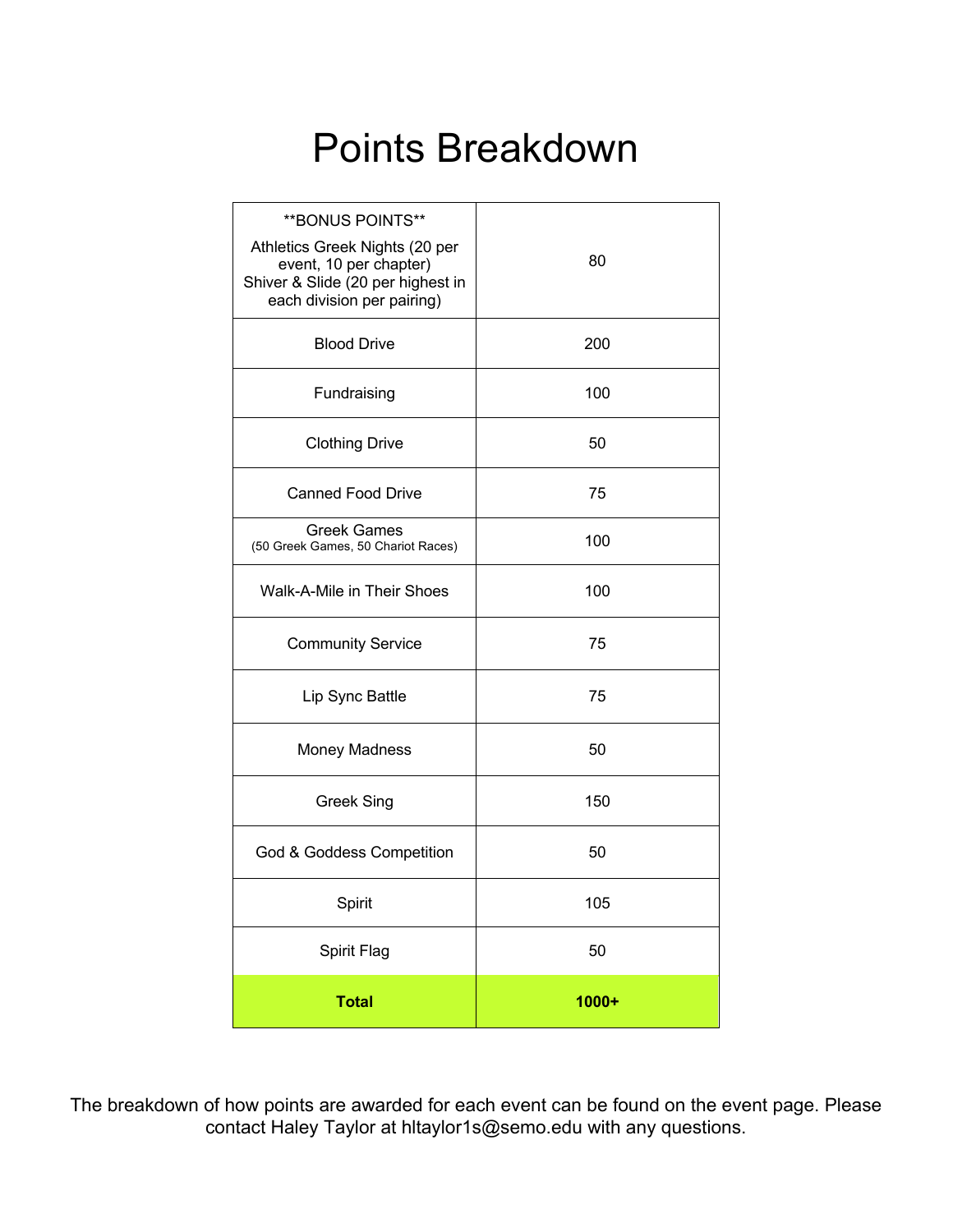### **105 points Spirit Participation Executive Member Camryn Rivenburgh 573-579-1956 [segw.sing@gmail.com](mailto:segw.sing@gmail.com)**

 Greek Week is a time where the Greek community comes together to create a difference in the Southeast community. Respect is a principle that all Greek members should show to one another. This principle *does not* disappear during Greek Week. Sportsmanship will be one of the main focuses for Greek Week Spirit. Our Executive Board and Steering Committee will be holding each chapter to the highest standard during Greek Week 2022.

 Chants will only be judged *at set times* for pairings and will be based on creativity, incorporation of theme and unity of uniform. Every event will have spirit points for attendance included with additional points based off of criteria mentioned above.

#### Individual Breakdown:

**Events** 

#### **105 points**

 Greek Games Chant: 15 pts Walk a Mile: 5 pts Participation Seating Event: 15 pts Chant | 5 pts Spirit/Sportsmanship Greek Sing: 15 pts Chant | 5 pts Spirit/Sportsmanship Spirit Sticks: 30 possible pts (15 pts sorority, 15 pts fraternity) Blood Drive: 15 points

 **Greek Games:** Spirit will be awarded towards chapters that present a chant based off of their theme and pairings during the event. Spirit will also be awarded towards sportsmanship during the event.

Walk A Mile: Spirit will be based on attendance for each chapter, wearing purple, and posters.

**Seating Event:** Spirit will be based off of pairing participation in their theme, spirit involvement of pairings during the event, their chant (judged from rubric guidelines), and sportsmanship.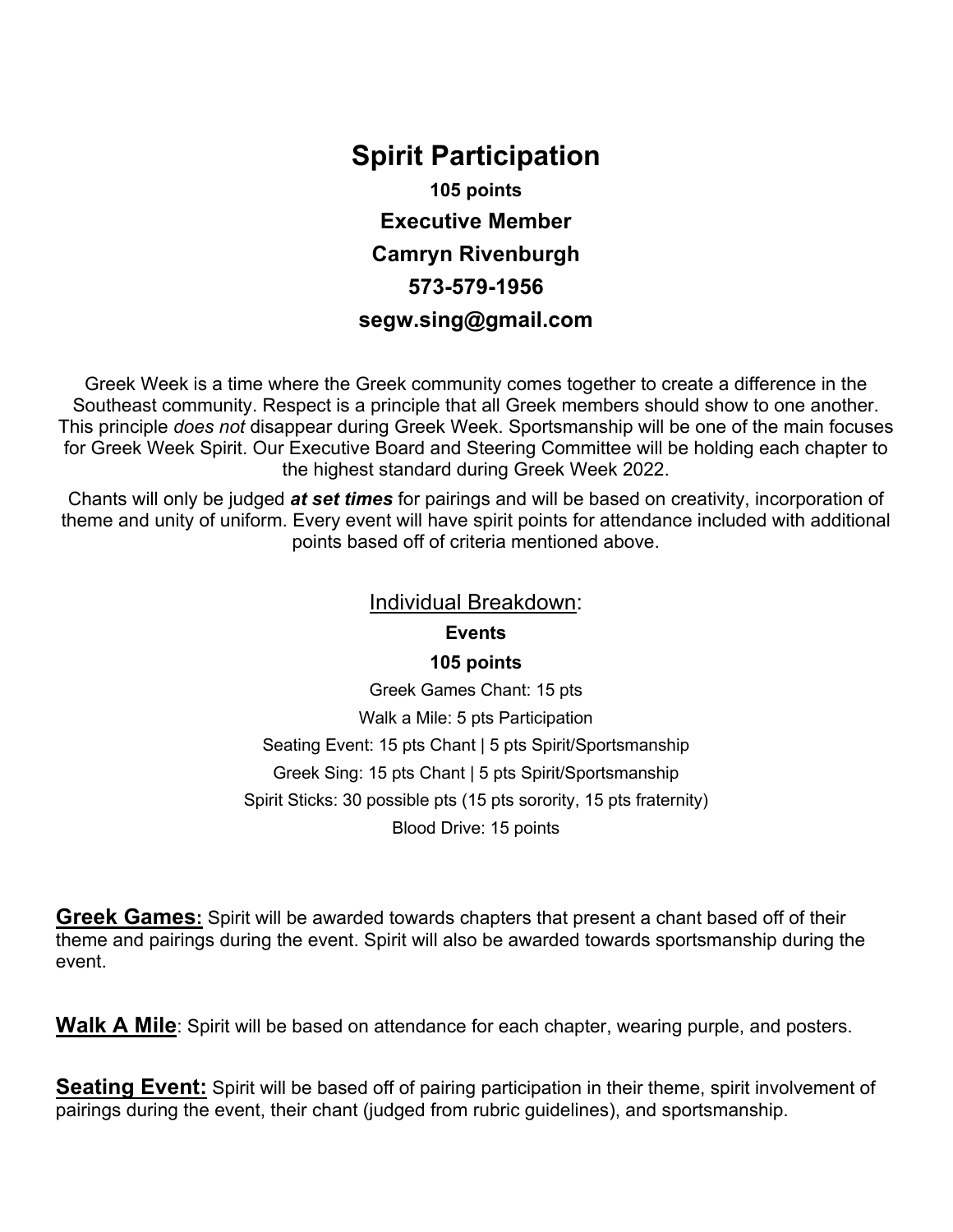**Greek Sing:** Spirit points will be awarded by chants before the skit. Spirit will also be awarded for a pairings display of sportsmanship.

 **Spirit Stick:** Greek Games, Greek Sing, and Mystery Event spirit stick will be awarded towards the pairings who exemplify the most theme incorporation, pairing unity, participation, and sportsmanship.

**Blood Drive**: Spirit points will be awarded by social media posts. 1 point per post, with the maximum being 15, while using the elected hashtag.

#### **\* Spirit Judges will be taken from the SEMO community and will understand the importance of presenting a completely unbiased opinion towards each pairing.**

#### **\*Chants at Greek Games, Seating Event, and Greek Sing MUST be different from each other to receive full points.**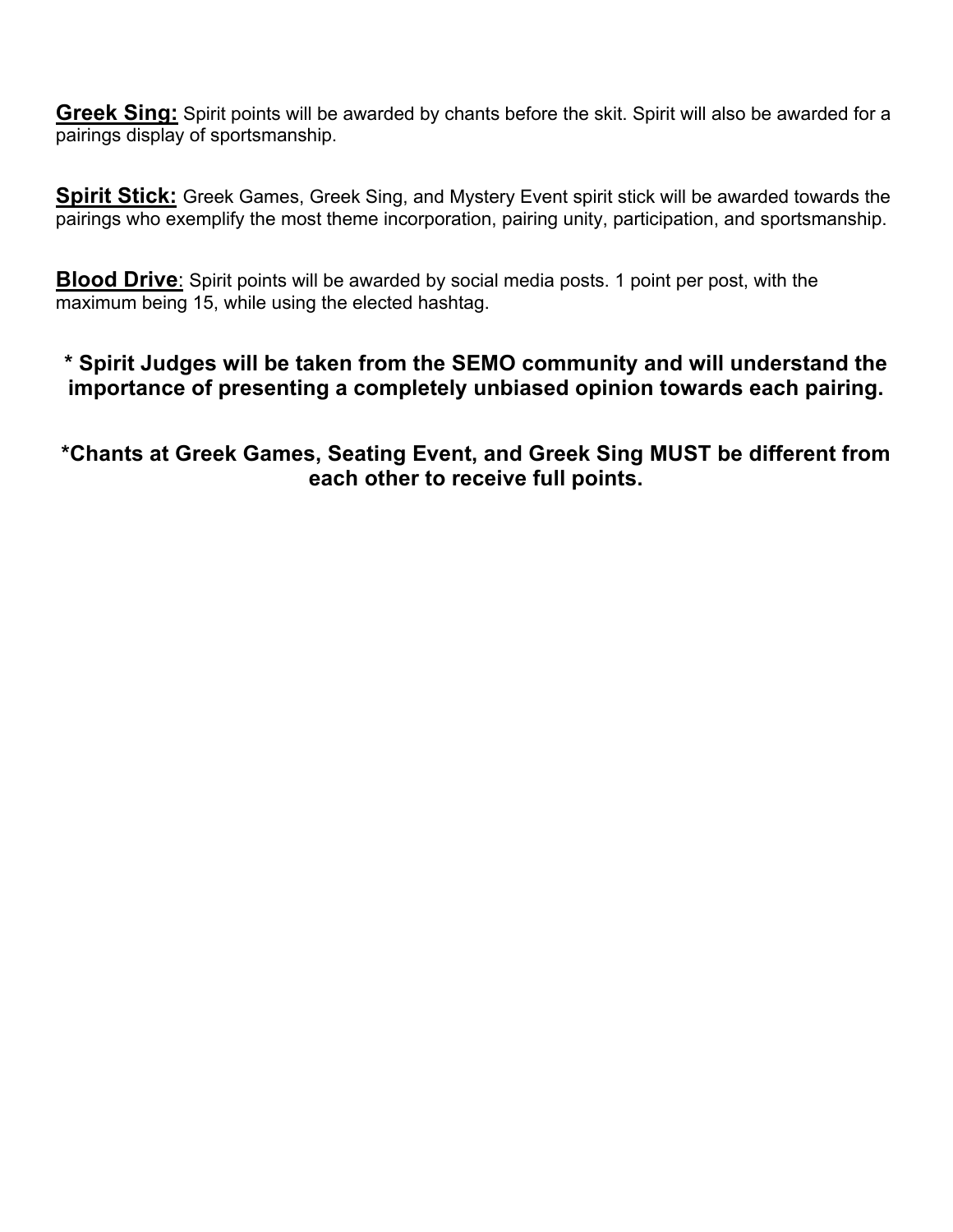## **Fundraising**

 **100 points** 

#### **Executive Committee Member(s):**

**Liz Gaumer** 

**[segw.philanthropy@gmail.com](mailto:segw.philanthropy@gmail.com)**

**(618) 409-2521** 

#### **Various Dates Various Locations Various Times**

#### **Where is the money going?**

 The money raised by each chapter will contribute to the monetary donation portion of Greek Week. The money will then go to your pairings' non-profit partner. The non-profit partners are:

> Hope for One More SEMO Network Against Sexual Violence Community Caring Council One City **Educare** Voices for Children/CASA Dream Factory of SEMO

 **Funds from any group fundraising (i.e. Dance-A-Thon) events WILL count towards overall totals.**  Chapters are encouraged to put on other events to reach the goal of \$5,000. The more money raised, the more the community benefits and the more points your Greek Week team can earn.

#### **Points**

Platinum: \$5,000+ per pairing 90 points Gold: \$3,500+ per pairing 75 points Silver: \$2,000+ per pairing 60 points Bronze: \$1,000+ per pairing and the set of the set of the 45 points Less than \$1,000 per pairing and the control of the control of points of points

 \*An extra 10 points will be awarded to the pairing that raises the most funds. This makes the highest amount of points to be earned total to 100 points.

 **All fundraising money will be to Liz Gaumer BEFORE THE START OF GREEK SING. All fundraising money must be given in the form of a written check. Any pairing that does not abide by this rule will not receive ANY points towards their fundraising goal and will be disqualified for the remainder of Greek Week.**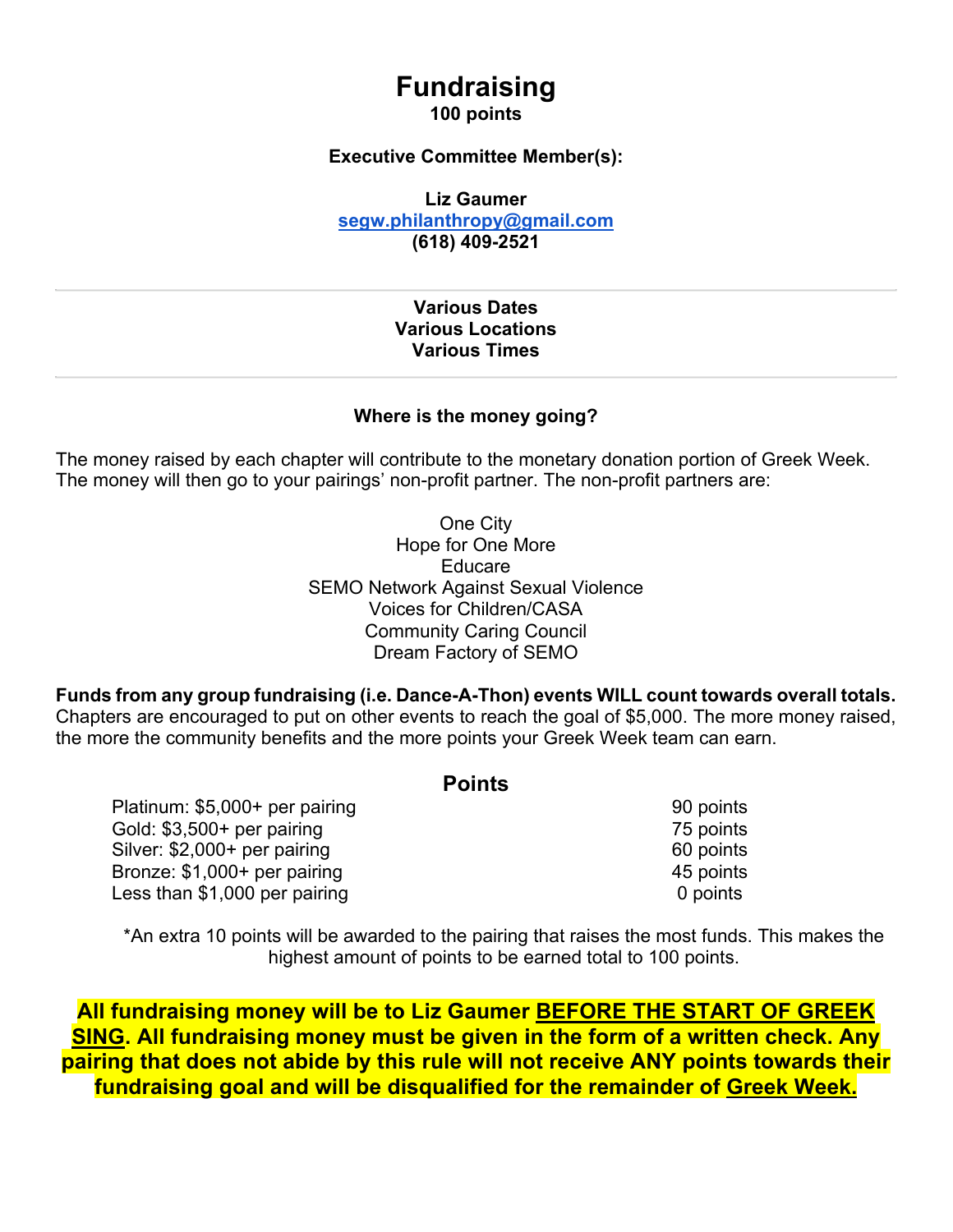### **Shiver & Slide**

#### **Executive Committee Member(s):**

#### **WORKING ON THIS EVENT. CONTACT ANY MEMBER OF THE EXECUTIVE ALL MEMBERS OF THE GREEK WEEK EXECUTIVE BOARD WILL BE BOARD WITH QUESTIONS**

#### **Date: Wednesday March 9th Location: Lower Parker Field Time: 12:00pm-1:30pm**

 The goal for this event is to raise money for the Special Olympics of Missouri. The slide will start at the top of the hill (at Parker Field) and go down the large hill to Lower Parker Field towards the **Towers Complex.** 

Towers Complex.<br>Participants will be required to fill out a waiver prior to going down the slip & slide. This will ensure that all participants are going to be safe and respectful during this event. All waivers will be filled out at the event on paper. This waiver states that the participant is liable for their own actions. Southeast Missouri State University and Greek Week Exec are not liable for any injuries that occur.

Donations will be accepted and counted for points. <mark>Donations will be accepted in the form of venmo</mark> or cash. If Venmo, there must be the person's name and chapter pairing in the message. There will be two different point opportunities for this event. The first will be based on the total percentage of your pairing that is present and signs in at the Greek Week Check-In table at the event. The second will be based on the pairings that have the most amount of money raised during the event. Only the top three pairings in each category will be awarded points. In the result of a tie, all pairing will receive points if in the top three.

#### POINT BREAKDOWN

**Donations Points** 1st: 20 points 2nd: 15 points 3rd: 10 points 3rd: 10 points

**Attendance Points** 1st: 20 points 2nd: 15 points

### **\*this event is completely optional for pairings to participate in\* \*this event counts for bonus points and does not count towards fundraising points\***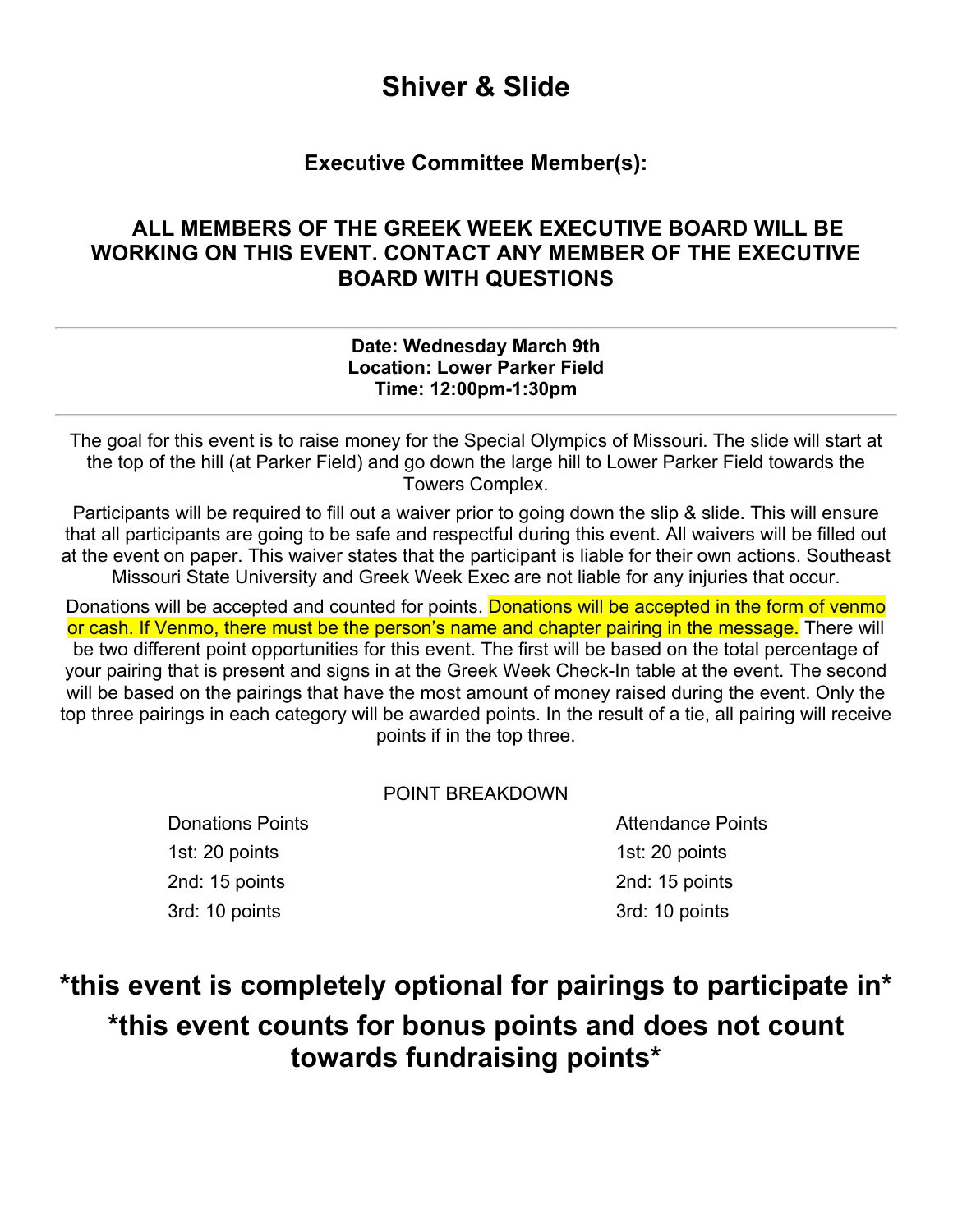**Community Blood Drive** 

**Executive Committee Member(s):** 

**Nic Feltz Haley Taylor 314.737.3005 573.576.4707 segw.codirector@gmail.com hltaylor1s@semo.edu** 

 **Date: Sunday March 27th – Wednesday March 30th Time: 11:00 A.M – 7:00 P.M. Place: South Recreation Center** 

**Chapter Percentage Donation Point Tally** 

 **1st place - 200 points 2nd place - 180 points 3rd place - 160 points 4th place - 140 points 5th place - 120 points 6th place - 100 points 7th place - 80 points** 

Dates of Drive

 Sunday March 27th 11 A.M. - 7 P.M. Rec Center Monday, March 28th 11 A.M. - 7 P.M. Rec Center Tuesday, March 29th 11 A.M. - 7 P.M. Rec Center Wednesday, March 30th 11 A.M - 7 P.M. Rec Center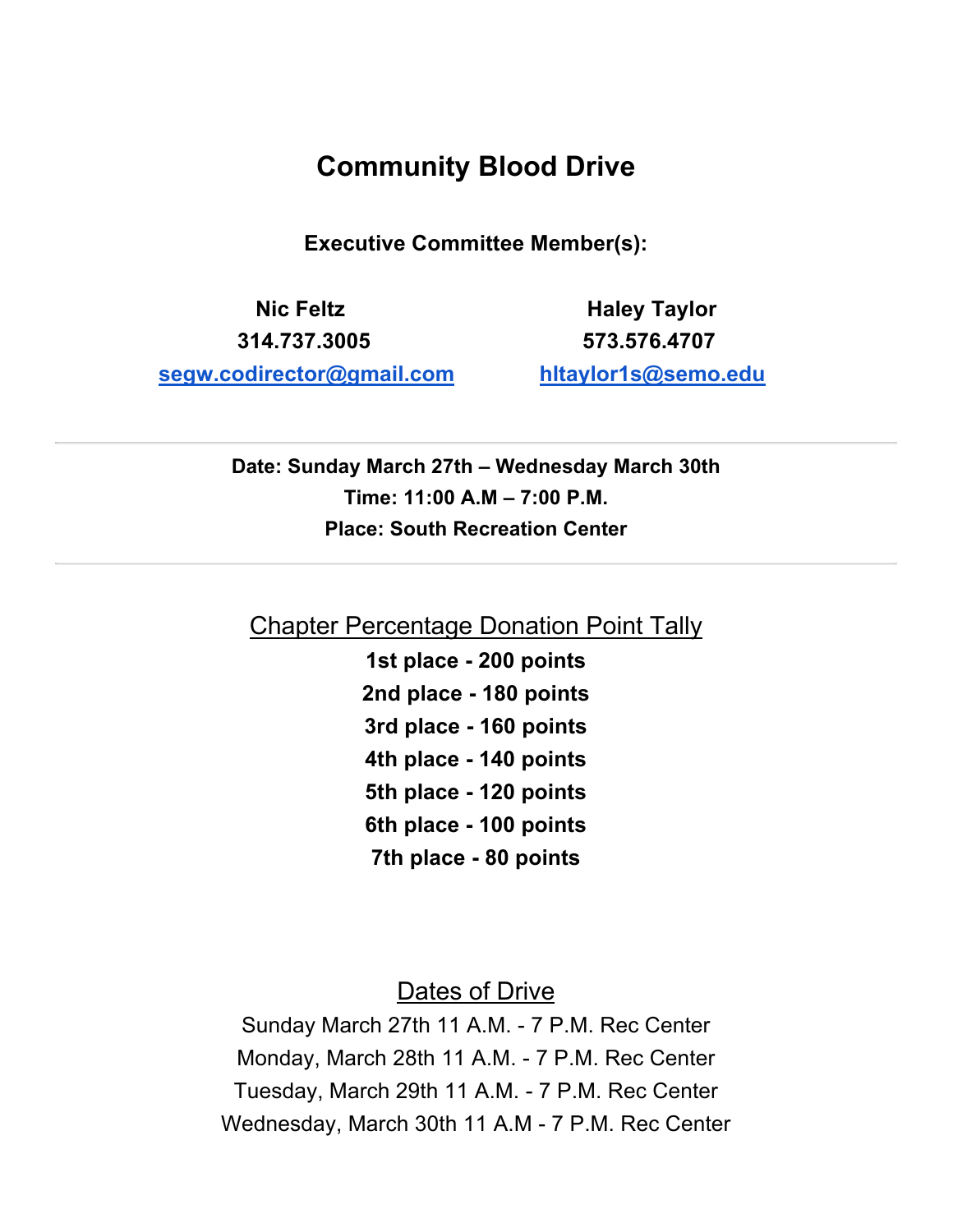## **Rules and Regulations**

- 1. If a member is **MEDICALLY UNABLE** to give blood, they can volunteer for a shift at to people in chapters who medically cannot donate. Once all time slots have been ensure our goal is made. the blood drive to make up the points. Volunteer shifts should be given preference covered, members are encouraged to find someone to give blood in their place to
- WHOLE SHIFT they will receive 1 point. If the same person donates blood/finds someone to donate blood for them because they are medically unable, they will receive an additional point. If a chapter member has someone donating blood for donating and check them out with Greek Week Exec and Steer-Co to earn points. Power Red rule applies throughout all donations. Keep in mind that volunteer shifts are supposed to be reserved for those who are MEDICALLY UNABLE to donate blood. If a chapter member is medically able to donate blood and does so successfully, they will receive 1 point. If there are still volunteer shifts available at 2. If a chapter member volunteers to work a shift at the blood drive AND WORKS THE them, that chapter member is required to be at the blood drive while that person is that time, they are able to sign up for a volunteer shift for an additional point.
- 3. Points will be given to a member if they make it through **ALL** of the blood donation process. Members **MUST** get past the check-in portion of the process **and** give blood for them. <mark>If a chapter member signs up to donate blood and is told no due to a</mark> restriction during the check-in process, no points will be given. blood to receive points or they are encouraged to find someone else to donate
- 4. Members who plan to donate **MUST** be honest with their health. This means that if days (check with 1-800-RED-CROSS for eligibility), etc. are encouraged not to come and to find someone else to donate for them. Points will be deducted at the discretion of the Greek Week Exec and Steer Co if members are dishonest. they are on antibiotics, have a cold, flu, traveled out of the country within the past 28
- 5. Double Red Blood Cell donations will be worth 2 donors
- 6. Members are **NOT** to solicit individuals **AT THE BLOOD DRIVE** to put your chapter or pairing name if they were not previously recruited to come to the blood drive.
- 7. Sportsmanship must be held, and respect must be given to the Red Cross staff, the Steering Committee, and the Greek Week Executive Board. Points will be withheld in the instance of unsportsmanlike conduct at the discretion of SteerCo.
- 8. Rosters for chapter and team membership will be pulled Monday **March 21st at 5:00 P.M.** Please ensure this roster is up to date.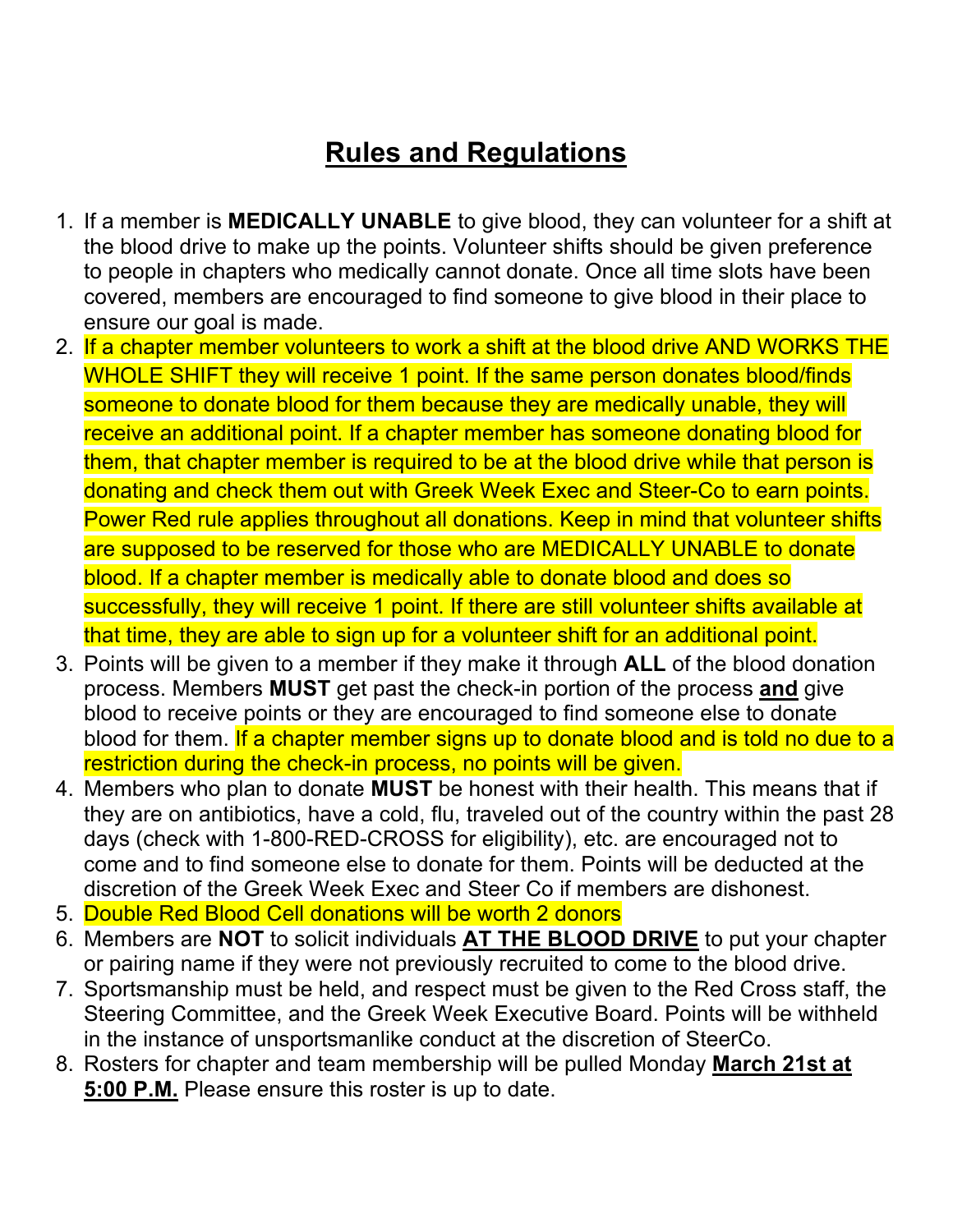- 9. All Volunteers are expected to arrive *10 minutes* before their shift slot time *or points will be deducted.*
- 10. Volunteer shift sign-ups must be filled and returned to [segw.codirector@gmail.com](mailto:segw.codirector@gmail.com)

### **Monday March 21st by 11:55 P.M**.

### BONUS POINT OPPORTUNITY

 -Chapters are able to contact Michelle from the American Red cross to come speak at your chapter about the importance of donating blood.

### -[michelle.johnson3@redcross.org](mailto:michelle.johnson3@redcross.org)

 -Every PAIRING that has a member of the Red Cross come speak sanctions by Michelle will receive 10 bonus points (this does not include members of the Red Cross Club here at Southeast Missouri State University's Campus)

-All chapters in the pairing must do this in order to receive points

-A picture needs to be sent to [segw.publicity@gmail.com](mailto:segw.publicity@gmail.com) for verification (this is required to earn points)

 -This meeting with a member of the Red Cross can take anytime from NOW until 3/27 @Midnight

 -This event can either be held separately at chapter meetings or together as a pairing on your own time

### **How to Sign-Up for an Appointment**

 *(please make appointments to avoid long wait times)* 

 *Donors are encouraged to download the Blood Donor American Red Cross app and be logged in prior to attending the Blood Drive to have a faster and smoother check-in process.* 

- 1. Go to [AmericanRedCross.com](https://AmericanRedCross.com)
- 2. Select donate blood
- 3. Schedule for zip code, then click Find
- 4. Select Southeast Missouri State University Greek Week for appropriate date
- 5. Use donor login from last year, or create new donor login

Rapid Pass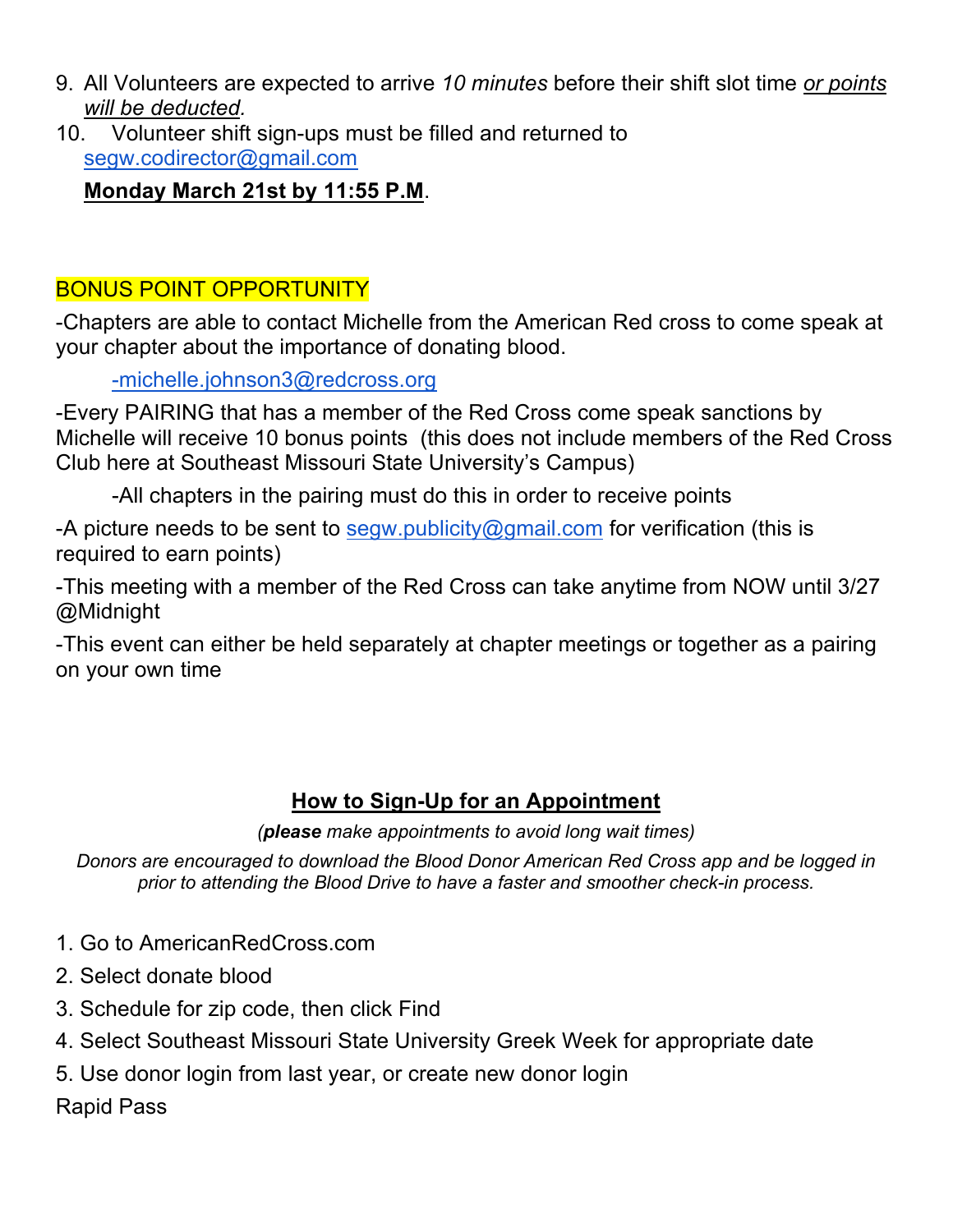<http://www.redcrossblood.org/rapidpass>

 emailed a barcode to print out and bring to the blood drive. This barcode will be Once completing the questionnaire (the day scheduled to give) the participant will be scanned by the staff.

This questionnaire must be done on a computer, not a mobile device.

### **Volunteers**

 Greek Week chairs will be emailed a Google Doc chart of time slots for their pairing to volunteer.

Workers need to arrive 10 minutes before shift time to receive instructions on position.

If a chapter fails to fill their volunteer slots or volunteers arrive late, **points will be deducted.** 

### **BONUS PRIZES**

\*\*The chapter with the highest % of donors will take home the traveling trophy\*\* (must return)

\*\*The chapter with the highest amount of followed through appointments will take home a plaque that they will be able to keep

\*\*The team with the most rapid pass (followed through with) will receive 20 extra points

\*\*The chapter with the most non-member donations will receive 5 extra points to their total Greek Week score. Non-member donations will be counted once the entire pairing roster has received points for each member.

### **Spirit - 15 Points**

To receive all 15 points, pairings must…

- · Wear Southeast Greek Apparel
- · Post on social media using #SEGW22

 · To receive all 15 points, you must have 15 posts on social media using the hashtag #SEGW22. Posts without this hashtag will not be considered for points

· If the hashtag is used on a social media "story", @segreekweek must be tagged as well.

### **Donation Eligibility**

 Due to the Blood Drive being held a week after the 2022 Spring Break, we felt it necessary to include relevant donor eligibility information for chapter members. These are **NOT** excuses for being ineligible to donate and a replacement donation must be made for the chapter to receive points.

**Tattoos**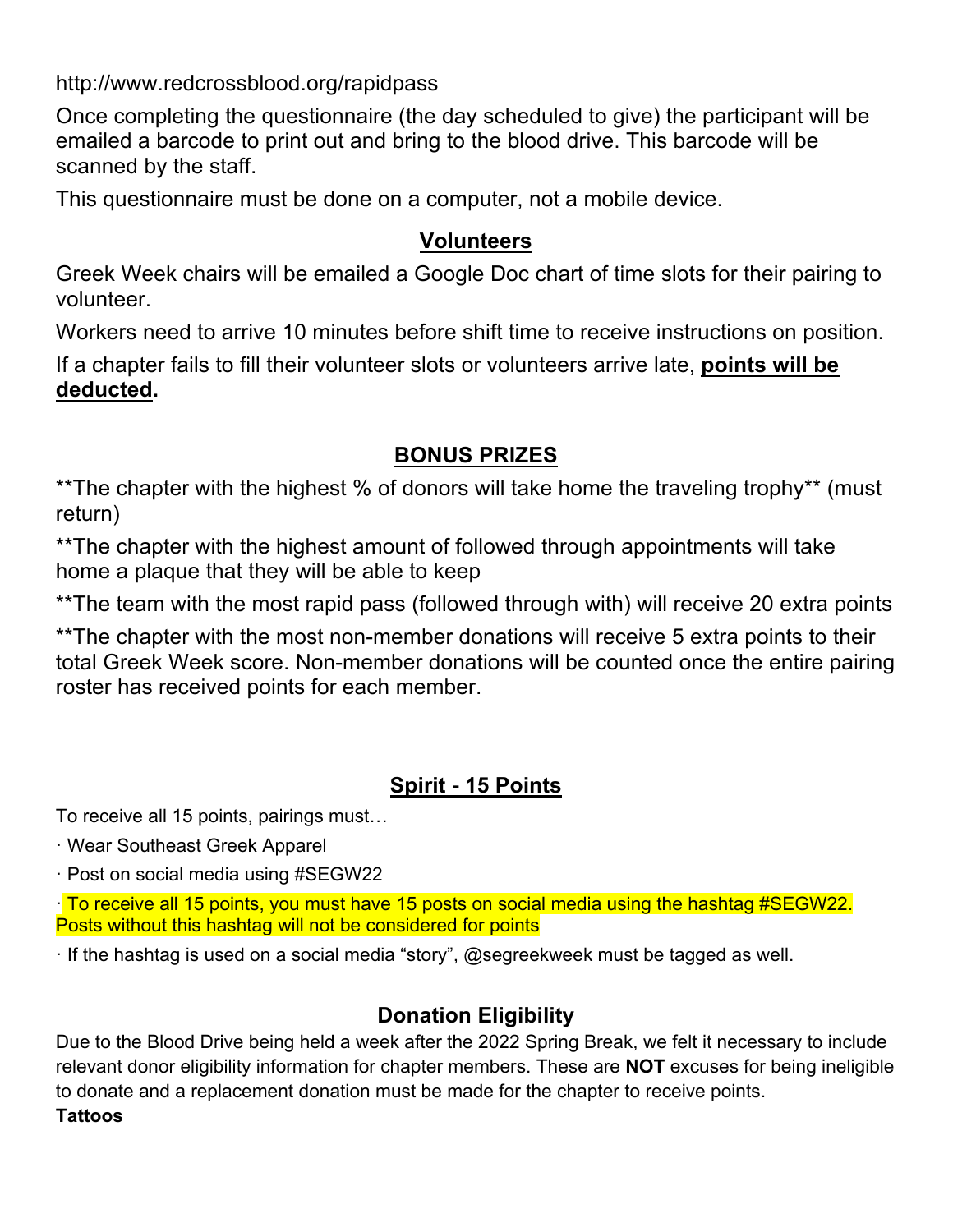Wait 12 months after a tattoo if the tattoo was applied in a state that does not regulate tattoo facilities. Currently, the only states that DO NOT regulate tattoo facilities are: District of Columbia, Georgia, Idaho, Maryland, Massachusetts, Nevada, New Hampshire, New York, Pennsylvania, Utah and Wyoming. This requirement is related to concerns about hepatitis. A tattoo is acceptable if the tattoo was applied by a state-regulated entity using sterile needles and ink that is not reused. Cosmetic tattoos applied in a licensed establishment in a regulated state using sterile needles and ink that is not reused is acceptable. You should discuss your particular situation with the health historian at the time of donation.

#### **Travel**

 If chapter members/donors have traveled to any of the countries below between January 1, 1980 and present, they may not be eligible to donate. More information on travel restrictions can be found on the Red Cross Rapid Pass. Eligibility will be determined at the time of donation. Albania, Austria, Azores, Belgium, Bosnia/Herzegovina, Bulgaria, Canary Islands, Croatia, Czech Republic, Denmark, Finland, France, French Guiana, Germany, Greece, Guadeloupe, Hungary, Ireland (Republic of), Italy, Kosovo, La Reunion, Liechtenstein, Luxembourg, Macedonia, Martinique, Montenegro, Netherlands (Holland), Norway, Poland, Portugal, Romania, Serbia, Slovak Republic, Slovenia, Spain, Spanish North African Territories (Penon de Velez De la Gomera, Penon de Alhucemas,Islas Chafarinas, and the cities of Centa and Melilla), Sweden, Switzerland, Yugoslavia (or the former Federal Republic of Yugoslavia)

#### **Piercing**

 Acceptable as long as the instruments used were single-use equipment. Wait 12 months if a piercing was performed using a reusable gun or any reusable instrument. Wait 12 months if there is any question whether or not the instruments used were single-use equipment. . This requirement is related to concerns about hepatitis.

Please visit <https://www.redcrossblood.org/donate-blood/how-to-donate/eligibility-requirements> for more information on donor eligibility. Members with medical excuses should volunteer or find another donor to make up their points. Contact Kendra Reichling with questions regarding eligibility.

> **50 points Spirit Flags Executive Committee Member: Camryn Rivenburgh 573-579-1956 [segw.sing@gmail.com](mailto:segw.sing@gmail.com)**

> > **Date: March 10th, 2022 Time: 5:00 P.M. Pick-Up**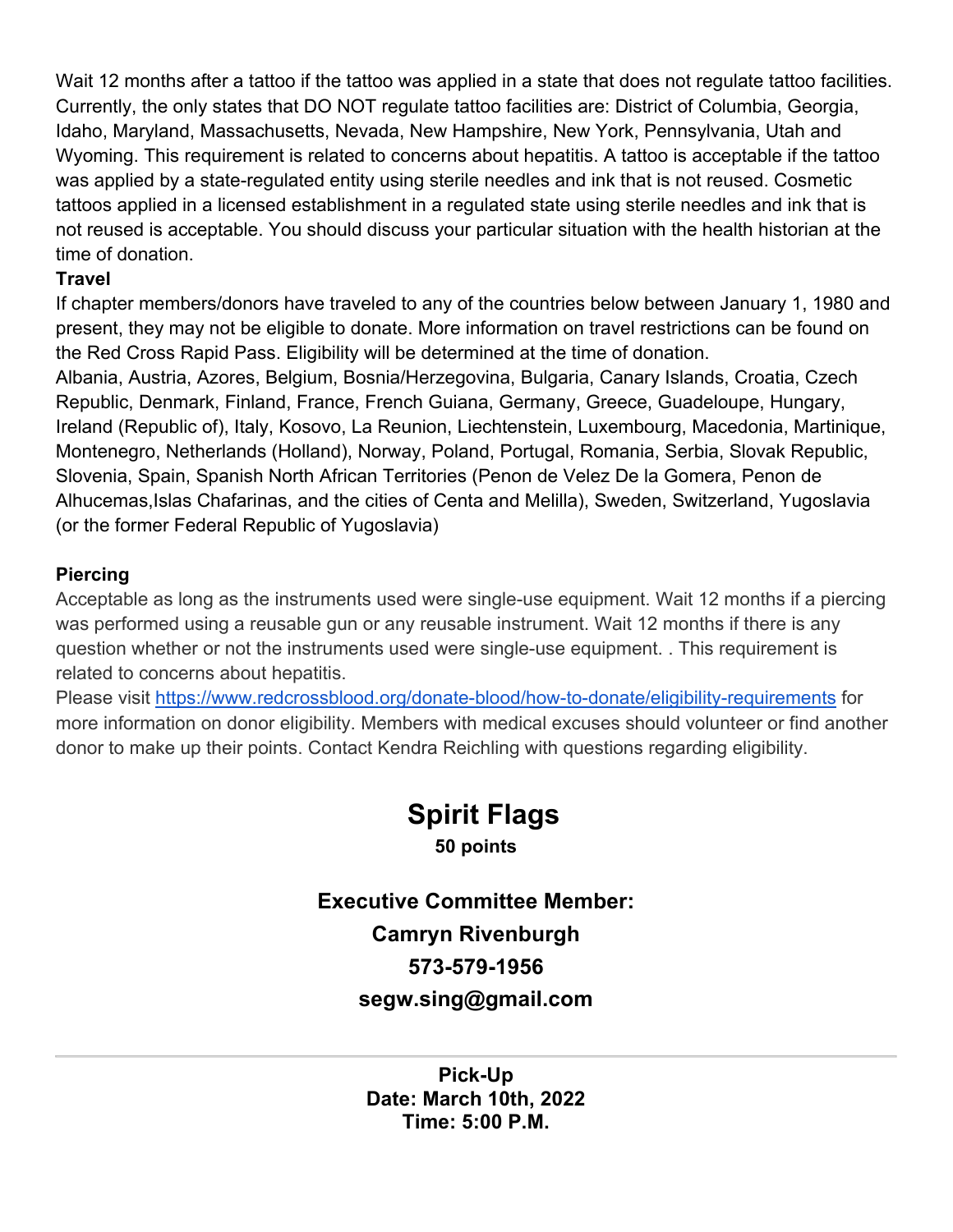#### **Place: Dempster Room 128**

#### **Date: April 3rd, 2022 Place: Parker Field Turn In Time: 11:30 A.M.**

 Each pairing will be given a **3x5** flag to decorate. There will only be one flag per pairing. Flags can be decorated in any way, but we suggest adding in aspects of your theme, and Greek Week partners.

#### **5 points Submission**

 Flag handout will be March 10th, 2022, at Dempster Room 128. Flags must be turned into **Camryn Rivenburgh** on **April 3rd at 11:30 A.M**. before the start of Greek Games. **Flags must be completely dry, or they will be disqualified from judging.** 

 **15 participation points will be given to each pairing that turns in a DRY completed flag on time.** 

#### **45 points Judging**

 Flags will be ranked by a panel of judges outside of Greek Life. The judge's decisions will be final, and announced at the Seating Event.

#### **Spirit Flag points**

| <b>First Place</b>   | 45 points |
|----------------------|-----------|
| <b>Second Place</b>  | 40 points |
| <b>Third Place</b>   | 35 points |
| <b>Fourth Place</b>  | 30 points |
| <b>Fifth Place</b>   | 25 points |
| <b>Sixth Place</b>   | 20 points |
| <b>Seventh Place</b> | 15 points |

\*\**0* points if not **completely** dry **or** not turned in\*\*

### **Judges Rubric for Spirit Flag**

| <b>Incorporation of Theme/Pairing</b> |               |   |                |                |   |   |   |    |
|---------------------------------------|---------------|---|----------------|----------------|---|---|---|----|
|                                       | າ             | 3 | $\overline{4}$ | 5              | 6 | 8 | 9 | 10 |
| <b>Incorporation of All Pairings</b>  |               |   |                |                |   |   |   |    |
|                                       |               | 3 | 4              | 5 <sup>5</sup> | 6 | 8 | 9 | 10 |
| Incorporation of SEMO                 |               |   |                |                |   |   |   |    |
|                                       | $\mathcal{P}$ | 3 | 4              | 5              | 6 | 8 | 9 | 10 |
| Incorporation of Non-Profit           |               |   |                |                |   |   |   |    |
|                                       |               | 3 | 4              | 5              | 6 | 8 | 9 | 10 |
| Creativity                            |               |   |                |                |   |   |   |    |
|                                       | $\mathcal{P}$ | 3 | 4              | 5              | 6 | 8 | 9 | 10 |
| <b>Aesthetic/Overall Quality</b>      |               |   |                |                |   |   |   |    |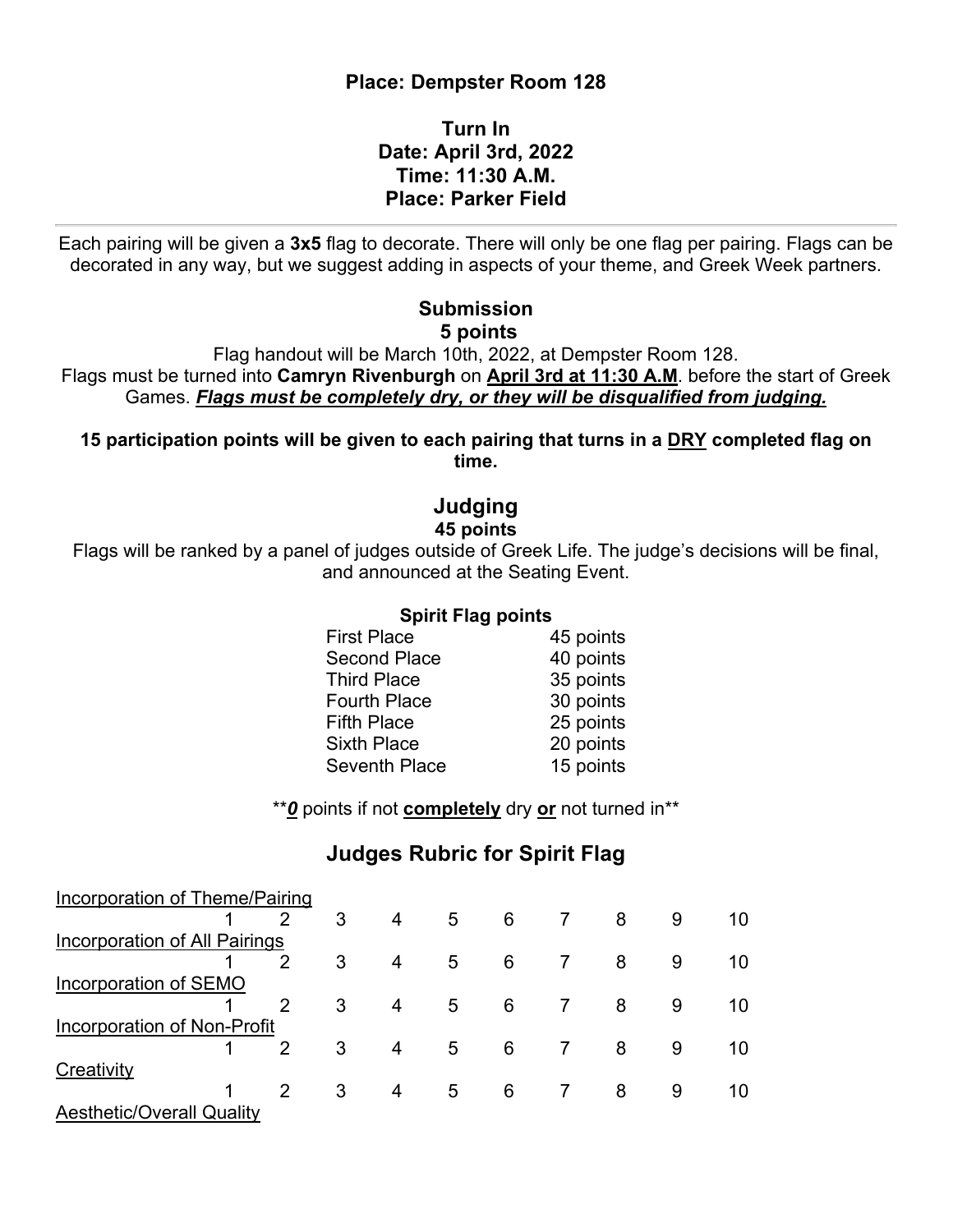| Comments: |  |
|-----------|--|

 $1 \quad$ 

### **Redhawk Pantry Food Drive 75 points**

1 2 3 4 5 6 7 8 9 10

**Executive Committee Members:** 

 **Co-Chair: Liz Gaumer 618-409-2521 segw.philantropy@gmail.com segw.publicity@gmail.com** 

**Co-Chair: Raegan Thompson 618-841-2551** 

#### **Date: April 4th Place: Drop off at Redhawk Food Pantry Time: 9 A.M to 3:45 P.M**

\*Drop off is determined by Blood Drive placement. Refer to slots below\*

 Chapters will collect food items from their individual pairings to donate and will be scored based off of the score sheet below. All the food items will be donated to the Redhawk Food Pantry.

#### **Point System for Individual Pairing Can Collection**

 **Each pairing needs 2,000 can points to receive the maximum amount of Greek Week Points for this section of the Canned Food Drive. Donations (based on participation of pairings)** 

> 1 can between 15.01oz and 29.9oz 1.5 food points Any can 14.99oz and under 0.5 food point 1 15oz can 1 food point Any can 30 oz. and above 2 food points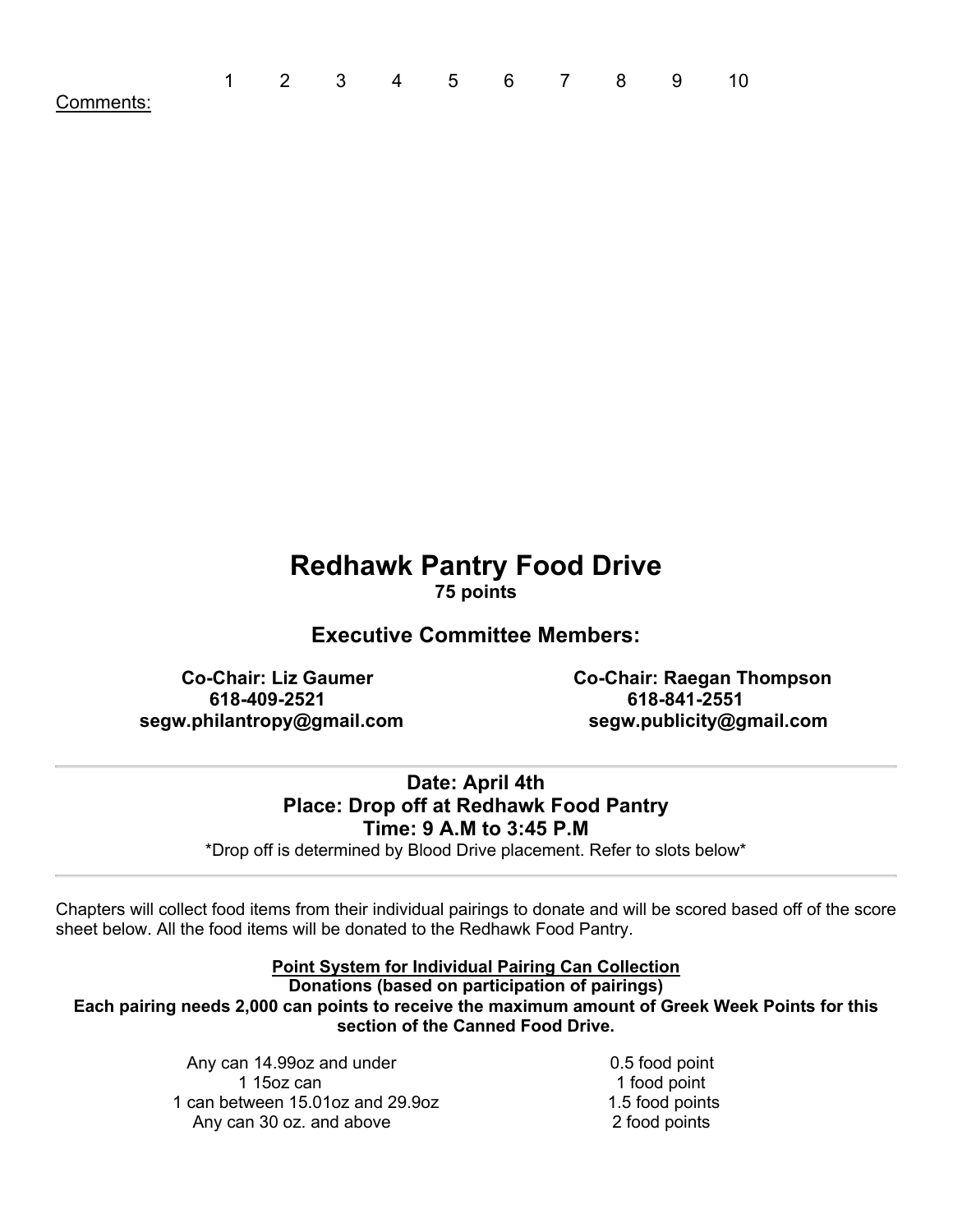6 packs of ramen (NOT CHICKEN) 1 food point 1 box or cup of pasta 1.5 food points Package of 4 cups of Mac N' Cheese together 2 food points 1 pack of instant rice or noodles 1 food point

#### **One point will be deducted for every item that is donated that is on the "DO NOT BRING" list.**

 POINTS WILL BE DEDUCTED IF THERE IS NOT A VARIETY OF DIFFERENT TYPES OF walk FOOD! EXAMPLE: DON'T JUST BRING A TRUCK LOAD OF CORN OR GREEN BEANS!

 FOR EXAMPLE: THREE BAGS OF STRICTLY 15 OZ CANS LABELED "50 CANS, 0.5 POINT EACH" OR 7 BAGS OF PKG OF 4 CUPS MAC N CHEESE LABELED "25 MAC N CHEESE 4 CUP PACK, 2 **BRING ITEMS ORGANIZED BY THE AMOUNT OF POINTS THAT ITEM IS WORTH AND PUT THEM ALL INTO ONE BAG/BOX WITH THE AMOUNT OF ITEMS AND POINT LEVEL LABELED ON THE BAG/BOX.** POINT EACH".

#### **Greek Week Point Break Down**

1,800 food points 1,700 food points

 1,500 food points 25 Greek Week Points 0-1,499.5 food points 0 Greek Week Points 2,000 food points 75 Greek Week Points 1, 900 food points 65 Greek Week Points 55 Greek Week Points 45 Greek Week Points 1,600 food points 35 Greek Week Points

#### **\*Time slots for pairings for the Redhawk Food Pantry drop off will be assigned based upon Blood Drive percentage\***

 **7th** Place 9:00am-9:45am **6th** Place 10:00am-10:45am **5th** Place 11:00am-11:45am **4th** Place 12:00pm-12:45pm **3rd** Place 1:00pm-1:45pm **2nd** Place 2:00pm-2:45pm **1st** Place 3:0pm-3:45pm

### **DO NOT BRING (-1 point for each can brought):**

 Canned Fruit Northern beans Red beans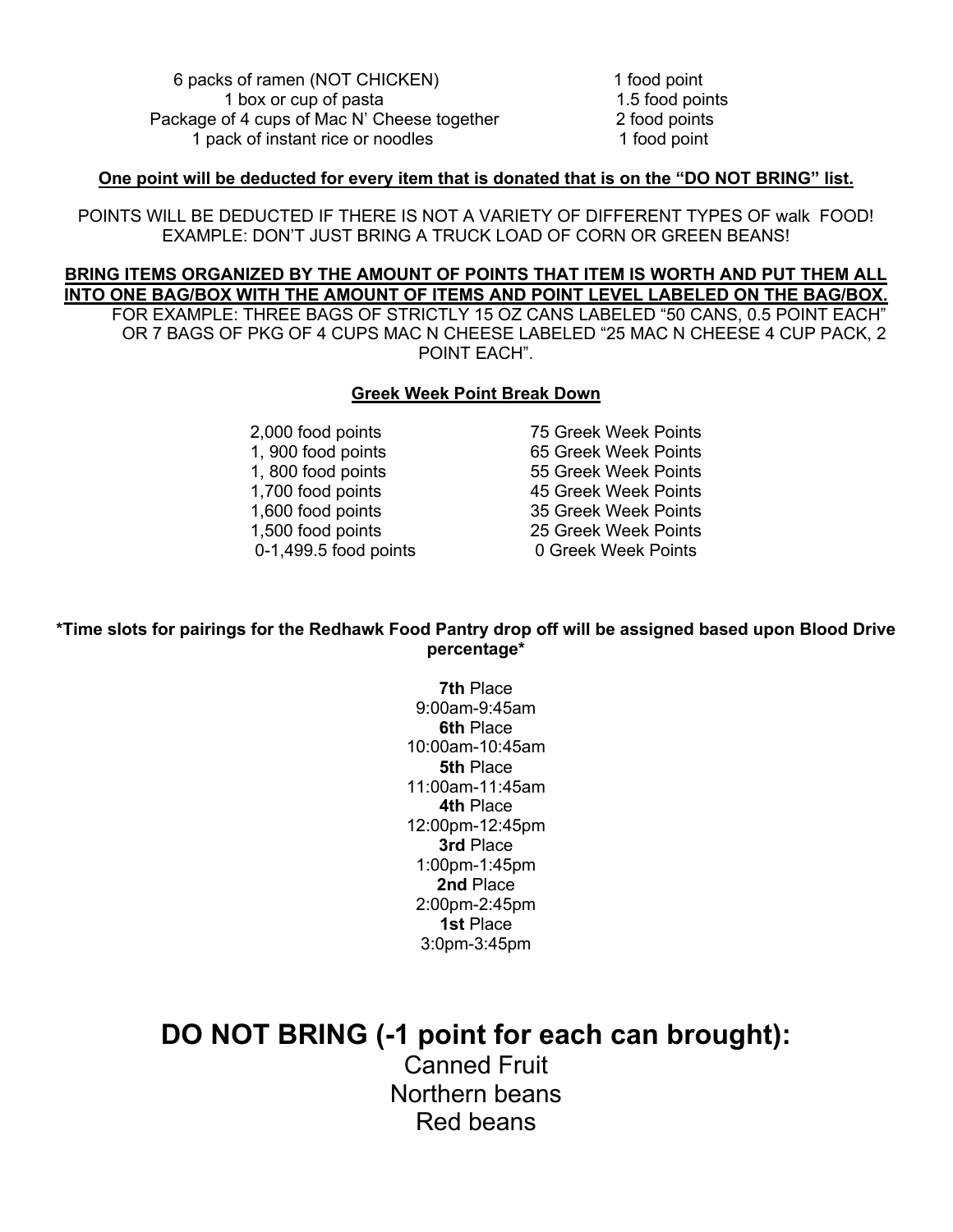Pinto beans Kidney beans Navy beans Refried beans Cannellini beans Chicken flavored Ramen noodles Macaroni and cheese box/stove top prep only (7.25 oz.) Spaghettio's

### **Greek Games Competition**

 **50 points** 

**Executive Committee Member(s):** 

#### **WORKING ON THIS EVENT. CONTACT ANY MEMBER OF THE EXECUTIVE ALL MEMBERS OF THE GREEK WEEK EXECUTIVE BOARD WILL BE BOARD WITH QUESTIONS**

 **Date: April 3rd Place: Parker Field (weather permitting). Time: 1-3pm** 

#### **Overall 50** points

1st place

 2nd place 45 points 3rd place and 40 points 4th place 35 points 5th place 30 points 6th place 25 points 7th place 20 points 50 points

Points will be awarded based on the overall amount of points pairings receive from the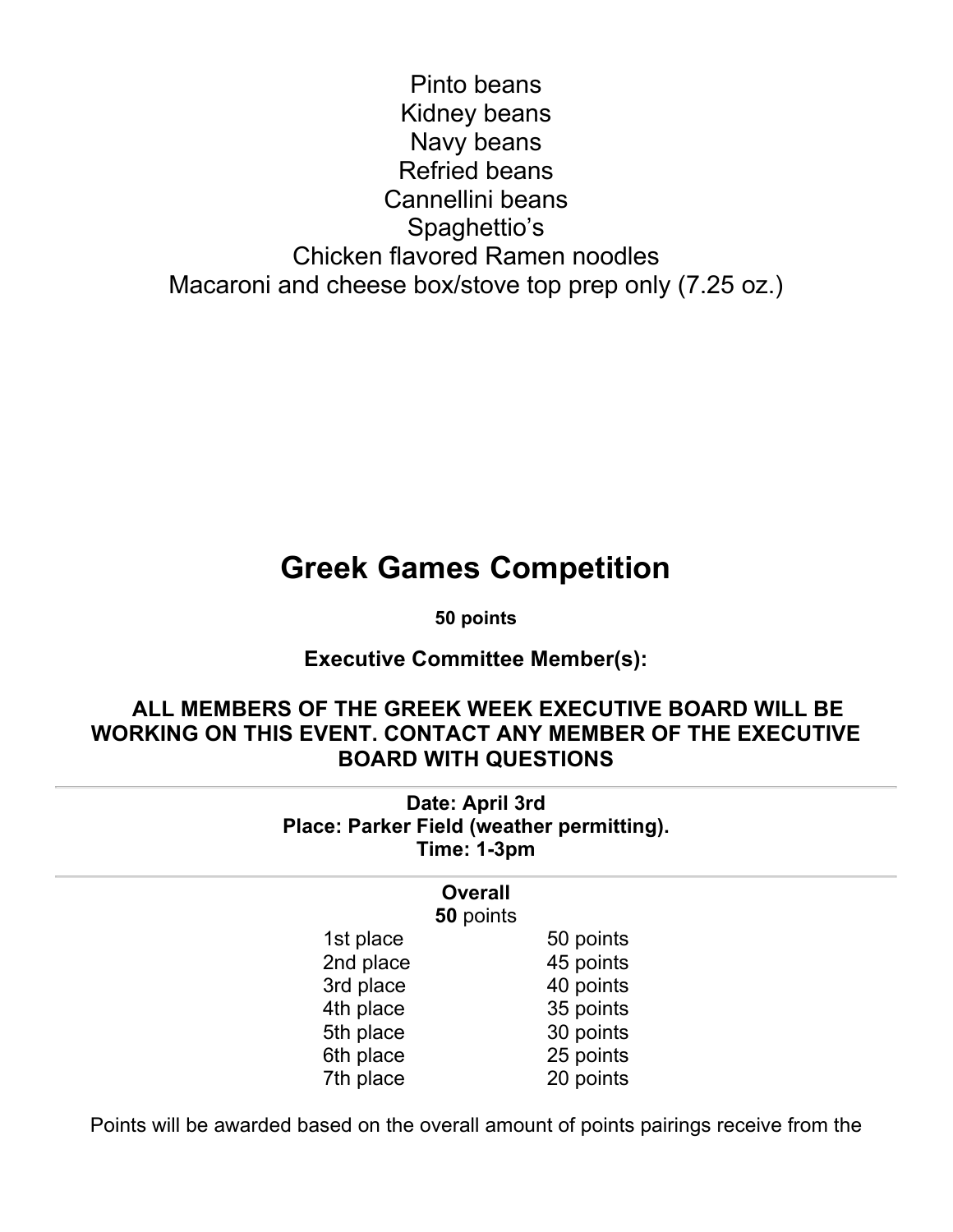#### **Rules are subject to change due to weather conditions.**  following games.

 During the Greek Games, there will be a series of four events. You will be required to have one, or multiple members of your pairing ready and able to participate in each activity. Each of the four games will have the same point breakdown shown below and will all be judged on announced directly following the event after all of the scores are tallied by Greek Week Exec. the same scale. After the overall games are judged, we will move into the final rankings for the Greek Games, using the point scale shown above. Scores for the Greek Games will be

|                 | Point breakdown |
|-----------------|-----------------|
| 1st             | 20 points       |
| 2 <sub>nd</sub> | 17 points       |
| 3rd             | 14 points       |
| 4th             | 11 points       |
| 5th             | 8 points        |
| 6th             | 5 points        |
| 7th             | 2 points        |

### **Chariot Races**

**50** points

#### **Executive Committee Member:**

#### **Camryn Rivenburgh 573-579-1956 [segw.sing@gmail.com](mailto:segw.sing@gmail.com)**

#### **Date: April 3rd Place: Parker Field**

 Chapter Goddesses will ride in the chariots made by pairings. The race will be timed, and the fastest chariot wins.

 Chariots must arrive no later than 11 A.M to Parker. The remainder of your chapter must arrive by 12 P.M.

 31st @5pm to Cameron Rivenburgh. \*Greek Games Waiver (for the Goddess to ride in the chariot) is due to GW Exec by March

#### **Chariot Building Rules**

- 1. Each pairing must have their own chariot.
- 2. Any material can be used (be creative).
- 3. NO Artificial power can be used, only human power can move the chariot.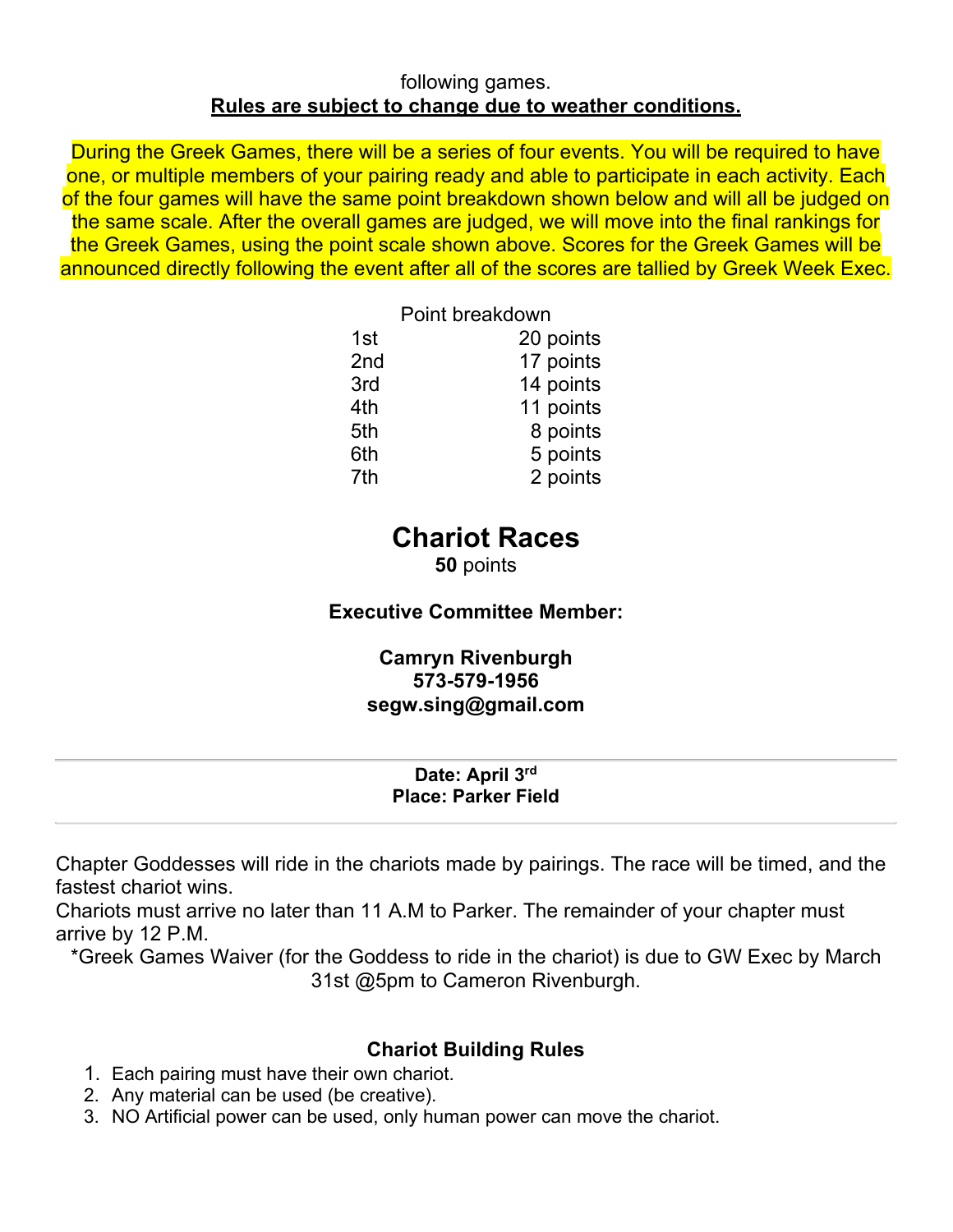- 4. Must have a minimum of 2 wheels.
- 5. No handheld chariots.
- 6. There is no size restraint on the chariot.

#### **Race Rules**

- 1. The race will be to the finish line as marked.
- 2. Two people at most can move the chariot, and the Goddess for the respective sorority of the pairing must ride inside. (3 people total).
- 3. Helmets must be worn by the goddess or **NO PARTICIPATION BY GODDESS**
- 4. The winner will be determined by the pairing with the best time trial run.
- 5. Teams will not know who or what order they are racing until the event.
- 6. Absolutely NO getting in other chariot lanes or pushing each other during the race.
- 7. Only one chariot will race at a time for safety reasons.
- 8. Chariot must be safe for Goddesses to ride in.
- 9. Greek Week Exec and SteerCo reserve the right to reject a chariot if the chariot is not safe to ride in. In the event this happens, the pairing will be disqualified from chariot races.

#### **associated with that chariot will be disqualified and will receive no points. If chariots are late arriving to the location, or any of these rules are broken, all chapters**

| Point breakdown<br>Race |  |  |  |
|-------------------------|--|--|--|
| 40 points               |  |  |  |
| 33 points               |  |  |  |
| 26 points               |  |  |  |
| 19 points               |  |  |  |
| 12 points               |  |  |  |
| 5 points                |  |  |  |
| 2 points                |  |  |  |
|                         |  |  |  |

#### **Chariot Design/ Creativity**

| 1st             | 10 points |
|-----------------|-----------|
| 2 <sub>nd</sub> | 9 points  |
| 3rd             | 8 points  |
| 4th             | 7 points  |
| 5th             | 6 points  |
| 6th             | 5 points  |
| 7th             | 3 points  |

#### **Greek Games Spirit 10 points**

#### **Chant**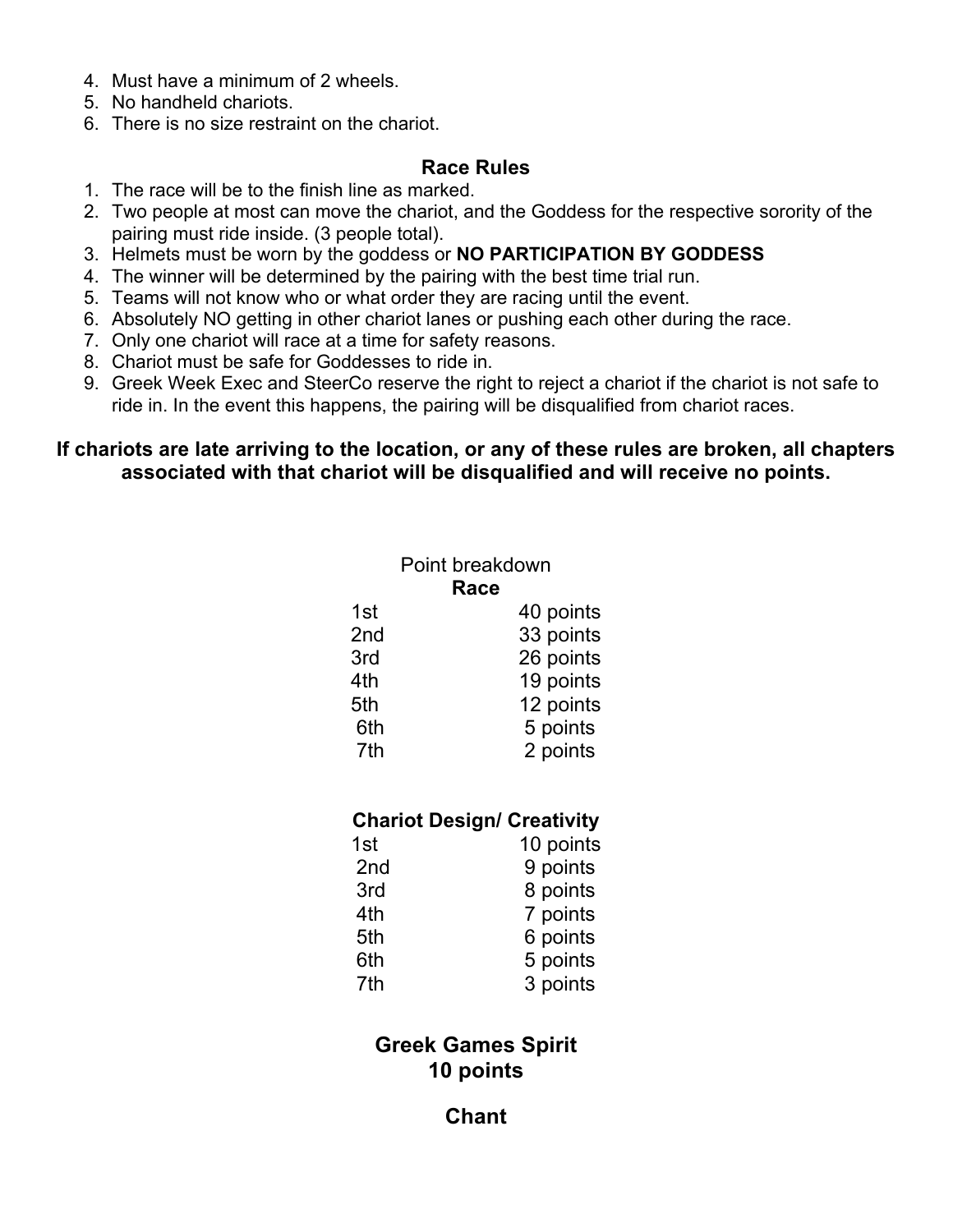Each **pairing** will create a chant incorporating their theme and pairing (refer to Spirit section). Judging will be based on creativity and how well the pairing incorporated themes and their pairing.

| 10 points |
|-----------|
| 8 points  |
| 6 points  |
| 4 points  |
| 2 points  |
| 0 points  |
|           |

#### **Spirit Stick…….5 points** *per sorority and fraternity (10 total)*

 The spirit stick will be given to the **fraternity and sorority** that represents the best sportsmanship, participation, and attendance by percentage. This will be judged based on respect towards the steering committee facilitating the event, all judges and officials of the event, other pairings, and respect to the Statement of Ethics put in place. *Pairings will not be judged on loudness.* 

First Place (gets stick) 5 points

#### **Clothing Drive 50 Points**

#### **Executive Committee Member(s):**

Liz Gaumer **Raegan Thompson [segw.philantropy@gmail.com](mailto:segw.philantropy@gmail.com) [segw.publicity@gmail.com](mailto:segw.publicity@gmail.com)** 

**618-409-2521 618-841-2551** 

#### **Date: April 7th, 2022 Place: Towers Lobby Time: 9:00 A.M to 3:00 P.M**

\*Drop off time & location is determined by Blood Drive placement & announced at a later date\*

 Chapters will donate articles of clothing to donate and will be scored based off the point breakdown below. All articles of clothing will be donated to the Women's Safe House of Southeast Missouri & Teen Challenge Thrift Store. Location of donation will be determined at a later date.

 Each pairing needs 700 articles of clothing to receive the maximum amount of Greek Week points for this section of the Clothing Drive. **NO ARTICLES OF CHAPTER SPECIFIC CLOTHING.** There will be no additional points awarded for pairings that donate over 700 articles of clothing

#### **WITH THE AMOUNT PER BAG.**  FOR EXAMPLE: ONE TRASH BAG OF 75 CLOTHES LABELED, "75" OR "150". **BRING ITEMS ORGANIZED BY THE AMOUNT OF CLOTHES IN BAGS/BOXES THAT ARE LABELED**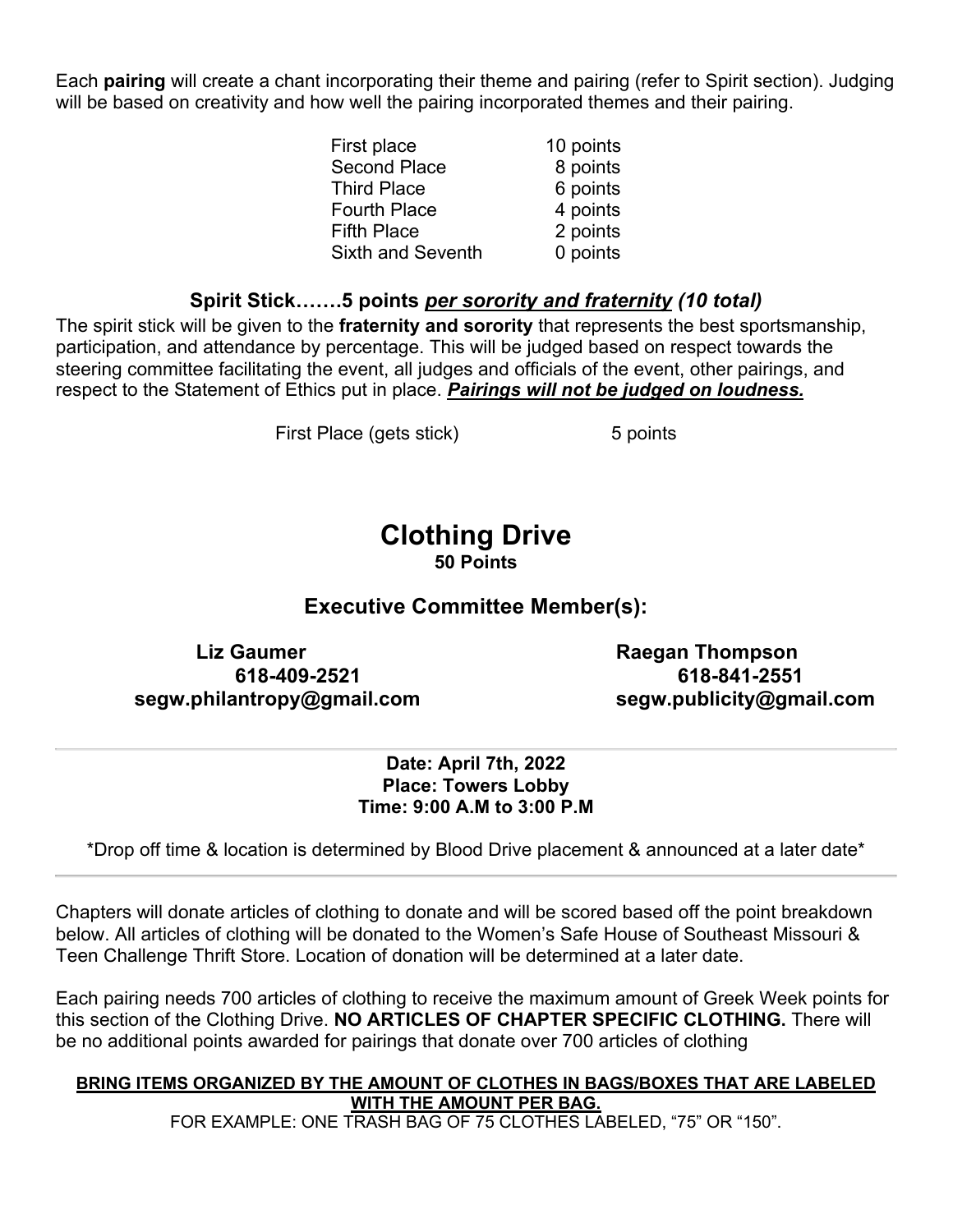#### Greek Week Point Breakdown

| Articles of Clothing | <b>Possible Points</b> |  |
|----------------------|------------------------|--|
| $0 - 299$            | 0                      |  |
| 300-399              | 10                     |  |
| 400-499              | 20                     |  |
| 500-599              | 30                     |  |
| 600-699              | 40                     |  |
| 700<                 | 50                     |  |

### **Walk-A-Mile in Their Shoes 100 points**

**Executive Committee Member(s):** 

#### **Liz Gaumer 618-409-2521 [segw.philanthropy@gmail.com](mailto:segw.philanthropy@gmail.com)**

 **Date: April 5th Place: Academic Hall Time: Following Greek Connections** 

#### **Rules and Regulations**

- 1. Members are required to bring their Student I.D.'s to the event to scan in.
- 2. Attendance includes walking the path set, and scanning I.D's at the end of the walk. **Members must scan I.D.'s at the end to get points.** All chapter members will check in with IFC and Panehellenic for the minimum Standards portion of the event. Upon completing Walk-A-Mile in Their Shoes, all chapter members will be required to sign-out to receive points. Sign out tables will be stationed inside/outside of Academic pending weather.
- 3. **All excuses (class, work, university event) must be sent in a single batch BY THE CHAPTER'S GREEK WEEK CHAIR to [segw.philanthropy@gmail.com](mailto:segw.philanthropy@gmail.com) by March 29th at 5:00 P.M.**

#### **Points**

| 75+%   | 100 points |
|--------|------------|
| 50-74% | 75 points  |
| 25-49% | 50 points  |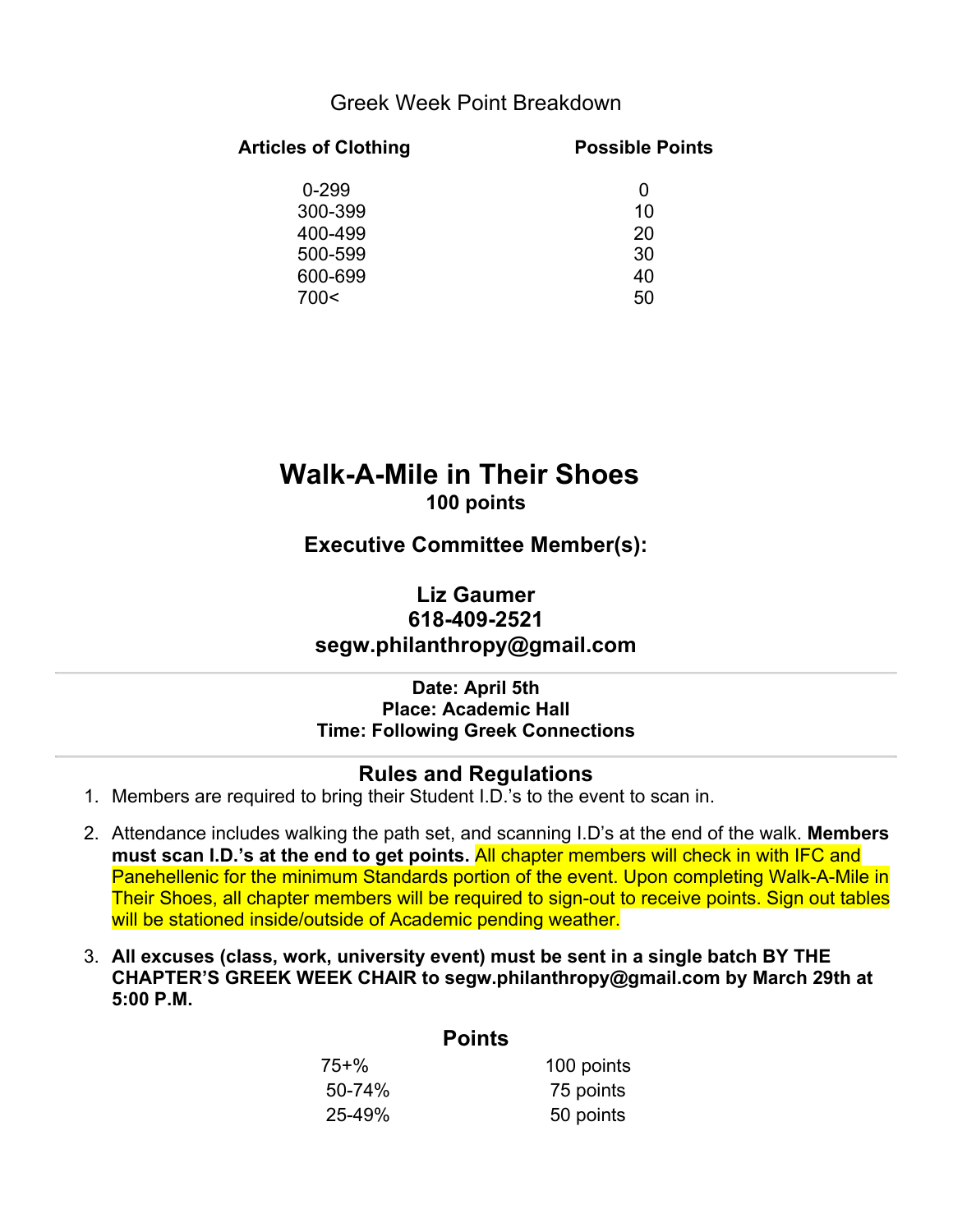### **5** points **Spirit Walk-a-Mile**

To receive all 5 points, pairings must…

- Have spirit signs promoting Domestic Violence awareness
- Incorporate purple
- Post on social media using #SEGW22

#### **Money Madness 50 points**

### **Executive Committee Member(s):**

#### **Liz Gaumer 618-409-2521**

**[segw.philanthropy@gmail.com](mailto:segw.philanthropy@gmail.com)** 

#### **Date: April 5th Time: 12:00 P.M. - 1:00 P.M. Place: Online**

### **Rules and Regulations**

- 1. Event will take place 100% online through Go Fund Me (no need to meet in front of Kent)
- 2. The money raised during this event will be donated to a non-profit organization in the Cape Girardeau Area deemed fit by Greek Week Exec.
- 3. Members will send their donation to the Greek Week account
- 4. Only individual member donations will count towards points. Members can send money to one  pairings. **If chapters have their own Go Fund Me account, they CANNOT use that account to donate for points!**  representative if they would like and that member can Venmo towards their own pairing or the other
- 5. Go Fund Me transactions will be accepted from 12:00 P.M. -1:00 P.M. Any transaction placed before or after that won't count for points but will still be donated (we can check transaction times).
- 6. All transactions must be to the full dollar amount (Ex: can't send \$1.25, must be rounded to \$1 or \$2)
- 7. If you are wanting to add money to your own pairings "bucket", **write "+\$(dollar amount) to (pairing name)" in the description box**
- 8. If you are wanting to subtract money from another pairings "bucket", **write "-\$(dollar amount) to (pairing name)" in the description box**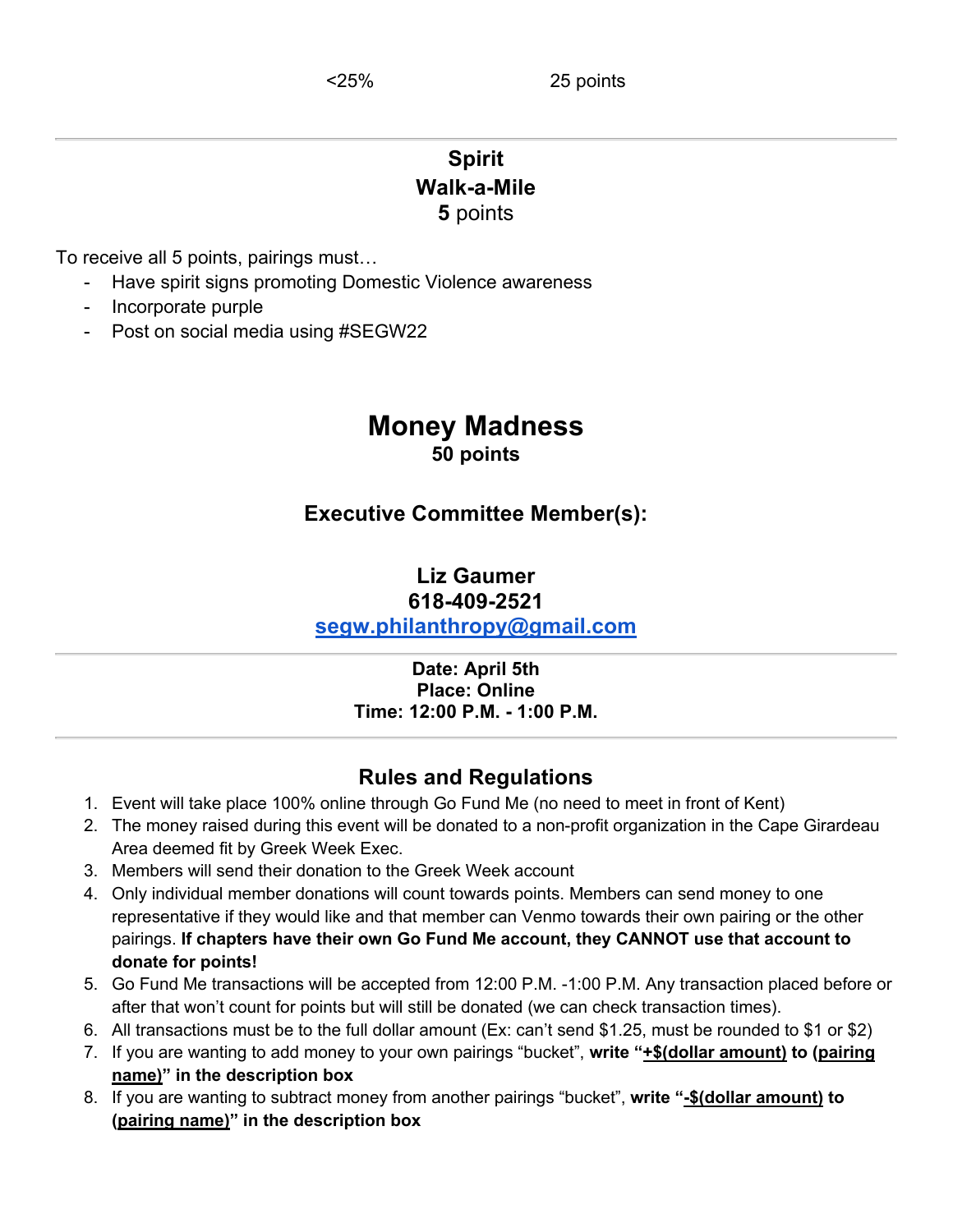9. Totals will be calculated and announced on Thursday, April 7th at the Dance Battle

#### **Points:**

 1st Place Positive Points: 50 Points 2nd Place Positive Points: 40 Points 3rd Place Positive Points: 30 Points 4th Place Positive Points: 20 Points 5th Place Positive Points: 15 Points 6th Place Positive Points: 10 Points 7th Place Positive Points: 15 Points Money Raised

### **Community Service 75 points**

### **Executive Committee Member(s):**

### **Liz Gaumer 618-409-2521 [segw.philanthropy@gmail.com](mailto:segw.philanthropy@gmail.com)**

 Since each pairing is now partnered with their own individual non-profit organization, profit. These events are up to your pairing's discretion, but there are event standards pairing is highly encouraged to work closely with their non-profit to plan an event/project that highly impacts the organization in some way. pairings will be required to hold a service project/event involving their designated nonthat must be upheld. These events DO NOT have to involve raising money, and each

 The service project/event is worth a possible 75 points, but there will be no placings. To earn the full points, all requirements must be met. Requirements include:

- 1. Detailed description of event (15 points)
- 2. Detailed description of the outcome of the event (15 points)
- 3. Roster of members in attendance (15 points)
- 4. Documentation of event (photos, including group photo of pairing members, press releases, newspaper articles, etc.) (15 points)
- 5. Signature of non-profit organization's contact person (15 points)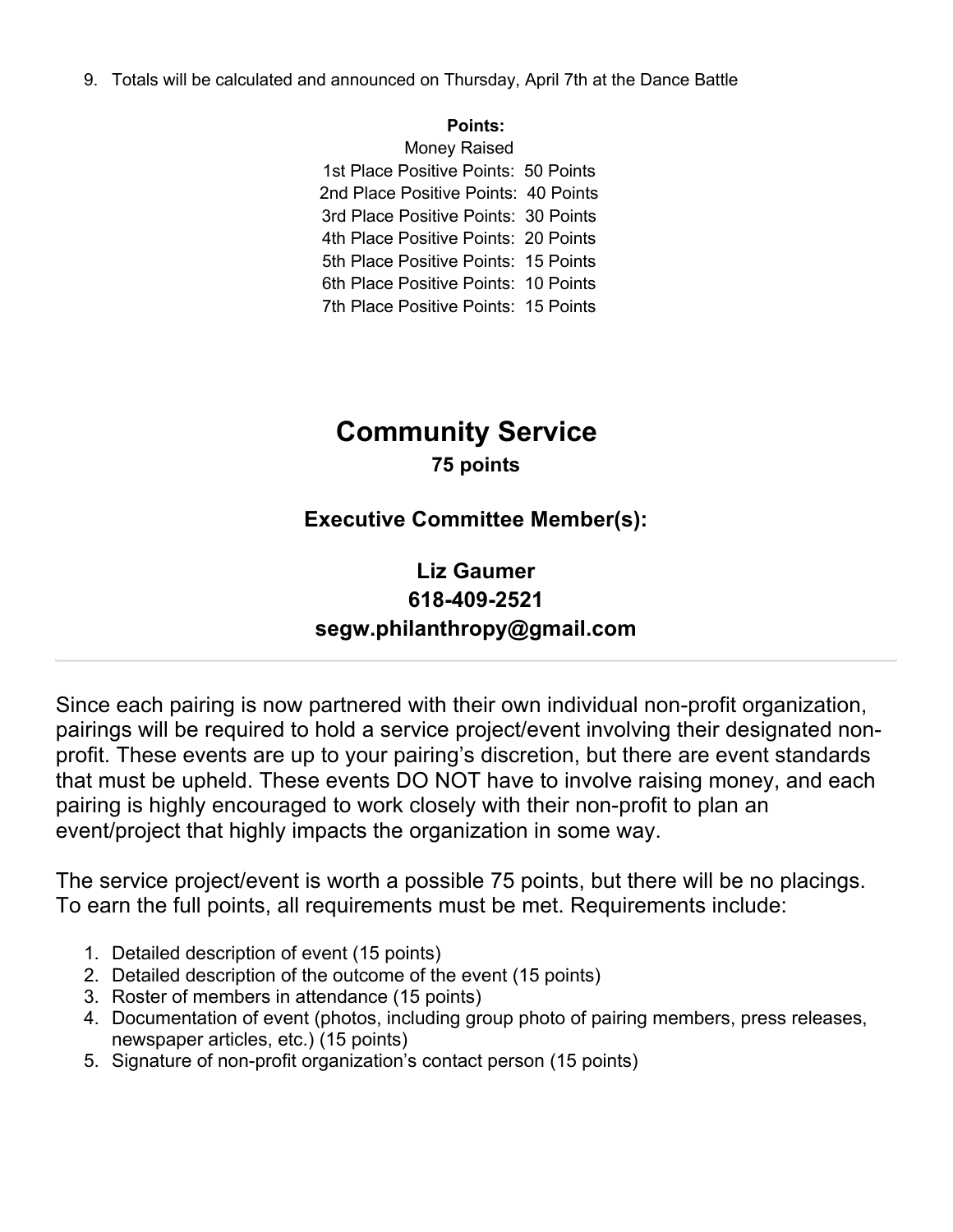All community service events must be submitted for approval one week before the event is held. The following form below must be submitted prior to Greek Sing.

### **Greek Week 2022 Community Service Form**

| Pairing:                                                |            |
|---------------------------------------------------------|------------|
| Pairing Contacts: National Pairing Contacts:            |            |
| Non-Profit:                                             |            |
|                                                         | Non-Profit |
| Contact:                                                |            |
| Date & Location of Event:                               |            |
| <b>Detailed Description of Event:</b>                   |            |
|                                                         |            |
|                                                         |            |
|                                                         |            |
|                                                         |            |
| Detailed Outcomes of Event (What good came from this?): |            |
|                                                         |            |
|                                                         |            |
|                                                         |            |
|                                                         |            |
| <b>Total Members in Attendance:</b>                     |            |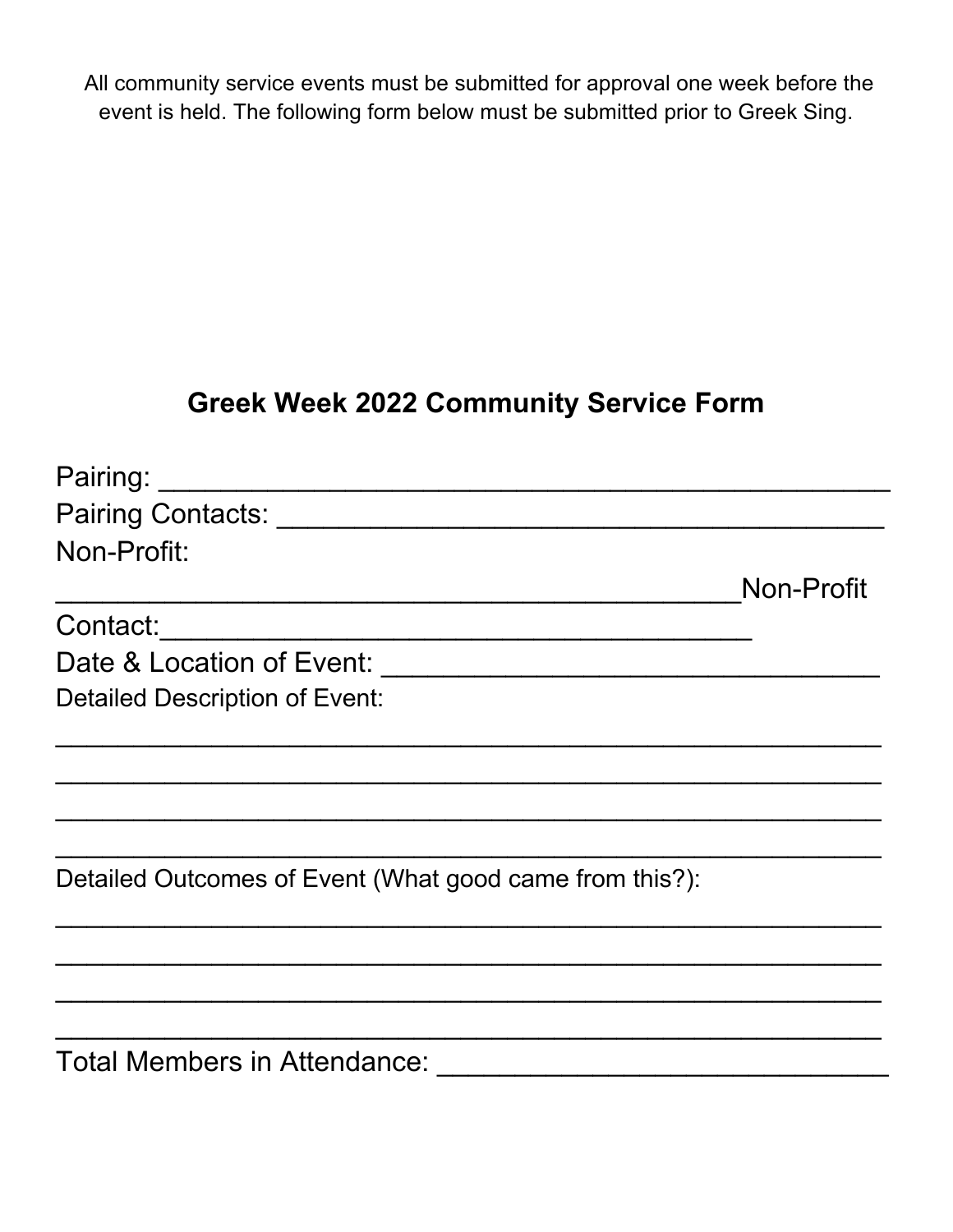- Roster of Members must be submitted
- ● Must submit documentation of event through photos, videos, press releases, etc. All items must be submitted NO LATER than 5pm on April 10th.

 $\overline{\phantom{a}}$  , and the contract of the contract of the contract of the contract of the contract of the contract of the contract of the contract of the contract of the contract of the contract of the contract of the contrac

 $\overline{\phantom{a}}$  , and the contract of the contract of the contract of the contract of the contract of the contract of the contract of the contract of the contract of the contract of the contract of the contract of the contrac

**Non-Profit Contact Creek Week Chair** Greek Week Chair

Greek Week Chair Greek Week Chair

### **Lip Sync Event Priority Choice in Seating for Greek Sing**

### **Executive Committee Member(s):**

**Camryn Rivenburgh Area and Area Camryn Rivenburgh Area Area Area Area Area Area Haley Taylor [segw.sing@gmail.com](mailto:segw.sing@gmail.com) [hltaylor1s@semo.edu](mailto:hltaylor1s@semo.edu)  573.579.1956 573.576.4707** 

 **Date: April 7th Place: Academic Hall Time: 6:00 P.M.** 

The lip sync battle will take place on Thursday April 7th, 2022 at 6:00 P.M. in Academic hall.

1. The event will start with introductions and spirit chants, led by the pairings god and goddess.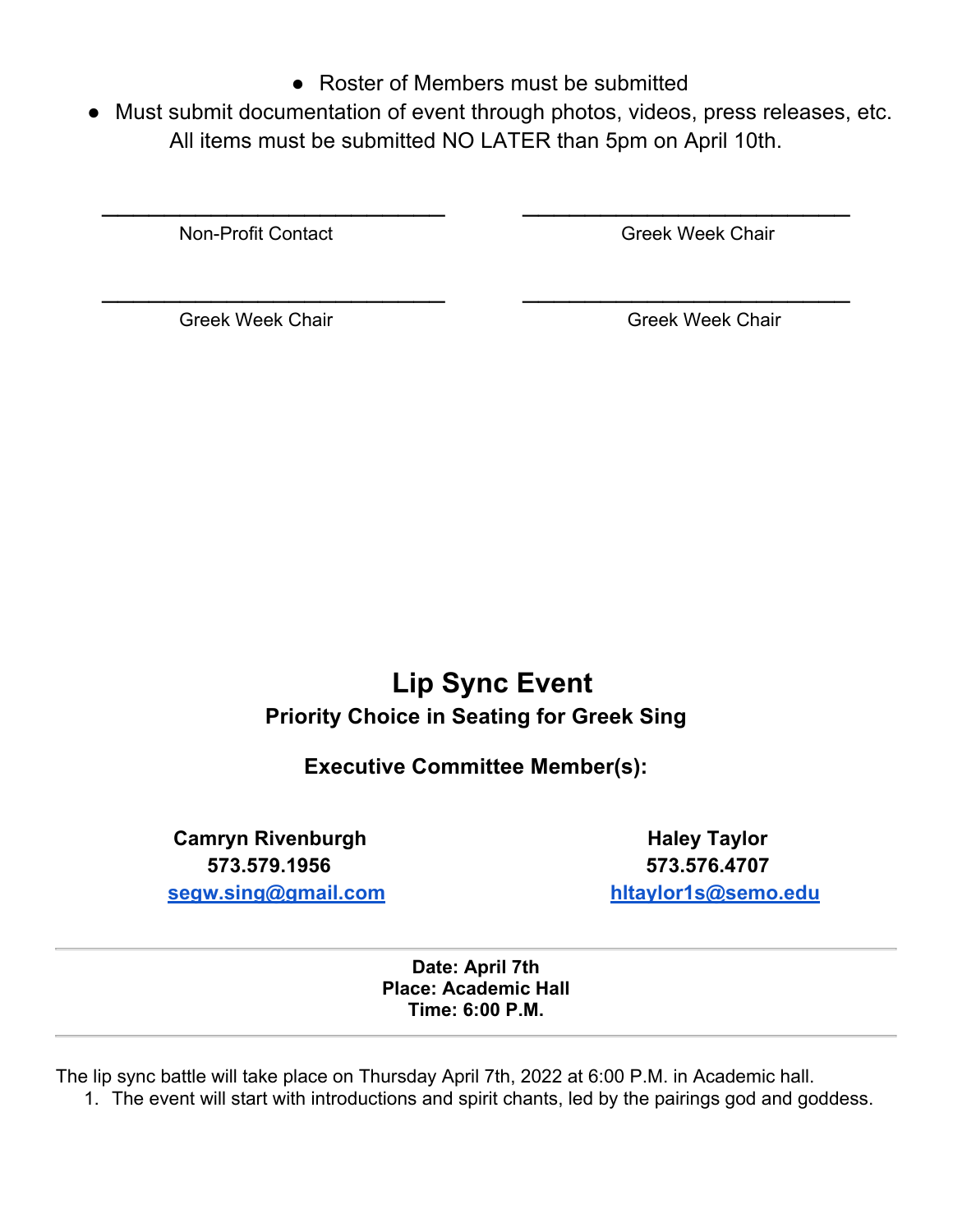- 2. All pairings must have a full song prepared. The song of choice should not be longer than five minutes and can be no shorter than two and a half minutes.
- 3. All pairings are allowed to do mash-ups, be cautious of the time limit.
- 4. Limitations to the pairings: Must have a minimum of two people and a maximum of eight people. All chapters per pairing must be represented in the dance battle.
- 5. Song requests are due to *Camryn or Haley* by March 24th, 2022. Song requests will be first come, first serve. Songs can be emailed to [segw.sing@gmail.com](mailto:segw.sing@gmail.com)
- 6. You will receive a confirmation email, along with an approval of song(s) OR denying of song(s).
- 7. Changes to songs can be approved up to 24 hours before the event. (6pm on April 6th)
- **8. Final cuts of songs are due March 31st at 5pm.**
- 9. Random order will be chosen for who goes first, second, third, etc. (chariot races)
- 10.Scores will be announced at the end of the event by our spirit judges.
- 11.Groups will be judged on five categories:
	- 1. **Costume/props** *if used (must be approved beforehand by March 24th, 2022 at 12pm)*  1-10
	- 2. **Presentation** 1-10
	- 3. **Creativity and originality** 1-10
	- 4. **Dance** 1-10
	- 5. **Perceived effort** 1-10

### **Points may be deducted at the discretion of the spirit judges, Seating Event Chairs, & the Executive board.**

### **Spirit 20 points**

#### **Chant**

 Each **pairing** will create a chant incorporating their theme and pairing. Judging will be based on creativity and how well the pairing incorporated theme and their pairing. \*Judges will be the spirit judges for all of Greek Week\*

- First place Fourth Place Fifth Place Sixth and Seventh Second Place Third Place
- 10 points 8 points 6 points 4 points 2 points 0 points

**Spirit Stick**  5 points per sorority and fraternity *(10 total)*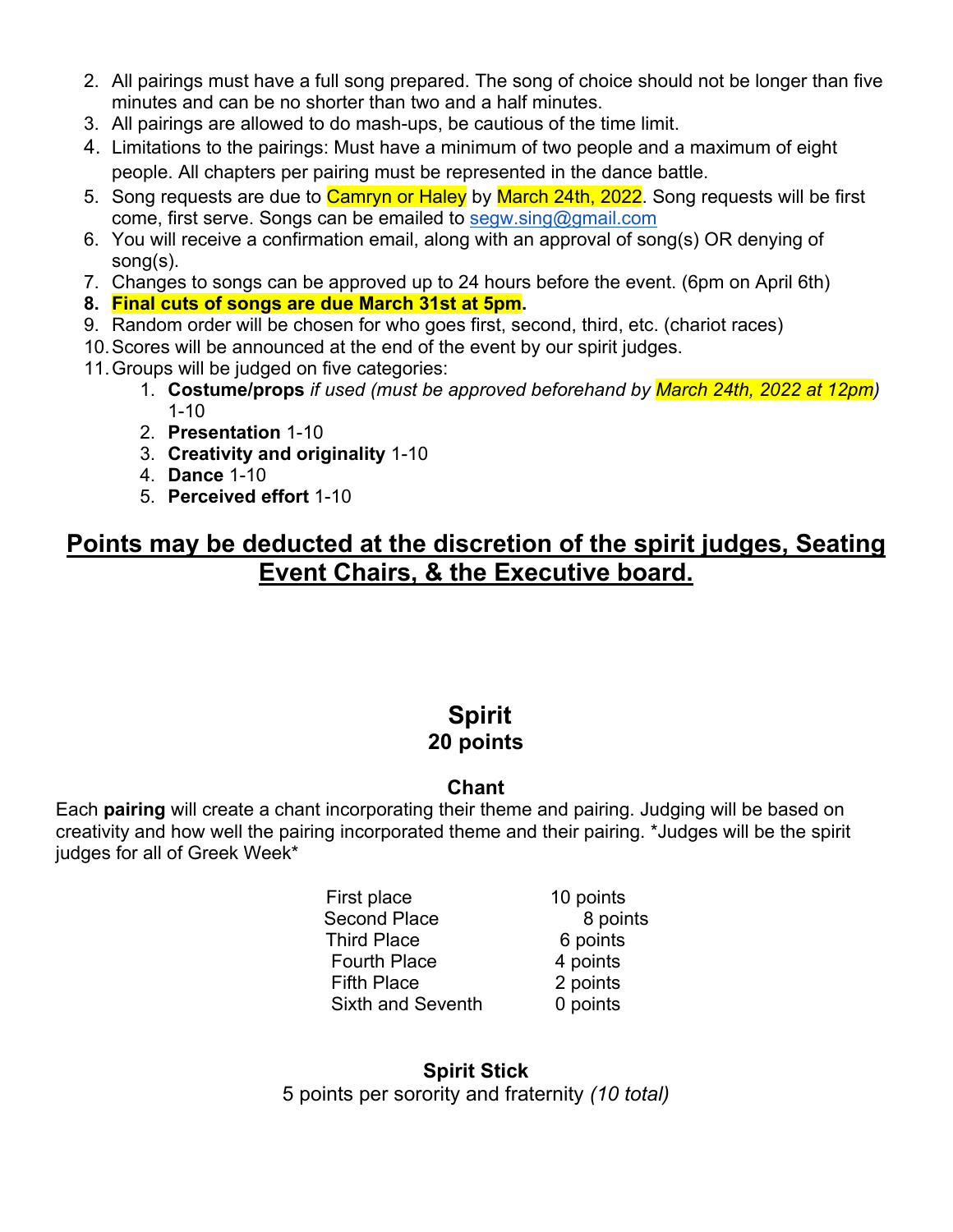The spirit stick will be given to the fraternity and sorority that represents the best sportsmanship, participation, chant, and attendance by percentage. This will be judged based on respect towards the steering committee facilitating the event, all judges and officials of the event, other pairings, and respect to the Statement of Ethics put in place. Pairings will not be judged on loudness.

First Place (gets stick) 5 points

### **Greek God & Goddess Competition 50 points**

**Executive Committee Member(s):** 

**Camryn Rivenburgh 573-579-1956 [segw.sing@gmail.com](mailto:segw.sing@gmail.com)** 

#### **Rules and Regulations**

 1. Each **pairing** must nominate a God/Goddess and notify of the selection by **March 31st, 2022 at 5 p.m. Email the nomination to [segreekweek@gmail.com](mailto:segreekweek@gmail.com).** 

#### **\*This is the absolute deadline, no changes will be made after April 1st\***

2. The God/Goddess must exemplify leadership and play a key role in helping the community.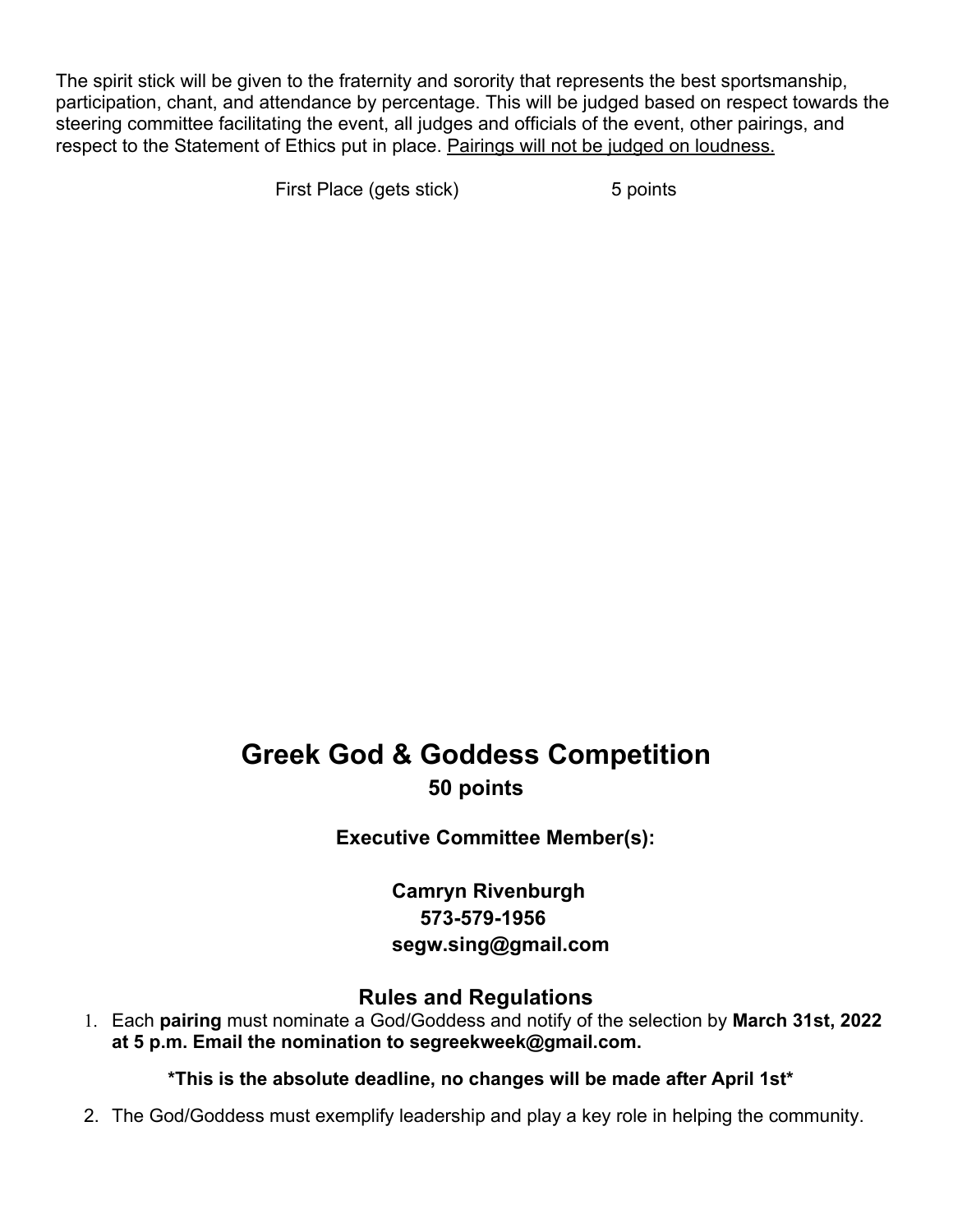3. Any member not actively participating as Greek God/Goddess could potentially be deducted points for their team (as determined by Greek Week exec, and the Community Service Steer Co Chairs)

#### **Each individual God and Goddess will be judged individually in their respective divisions (IFC and Panhellenic). These will be totaled to create the overall score.**

|           | <b>Points</b> |
|-----------|---------------|
| 1st place | 50 points     |
| 2nd place | 43 points     |
| 3rd place | 36 points     |
| 4th place | 29 points     |
| 5th place | 22 points     |
| 6th place | 15 points     |
| 7th place | 8 points      |
|           |               |

### **Chariot Races Participation (Goddess)** 15 points **15 points**

To receive all 15 points, the assigned Goddess must…

• Ride in the chariot during the chariot races, following all guidelines in the chariot race section of the greek games packet

### **Seating Event Costume (God/Goddess)** 15 points **15 points**

To receive all 15 points, each God/Goddess per pairing must….

- Dress up in correlation with their theme and present their costumes to a panel of judges
- God/Goddess pairings will be judged by a third party decided by God/Goddess Steering Committee and Greek Week Exec

1st Place 3rd Place 5th Place 7 points

2nd Place 13 points 4th Place 9 points 6th & Below 0 points 15 points 11 points

### **Greek Sing Chant** 5 **points**

To receive all 5 points, the God and Goddess at Greek Sing must…

- Get on stage and lead a chant for their pairing during the assigned chant off time (see spirit chant guidelines)
- Be in costume
- Be original, funny, outgoing, and surprise us!

### **<u>Outstanding Community Service</u>** 15 points **15 points**

To receive all 15 points, pairings must…

• Awarded to the God and Goddess with the most accumulated Community Service hours from the semester

| 15 points |
|-----------|
| 15 points |
| 12 points |
|           |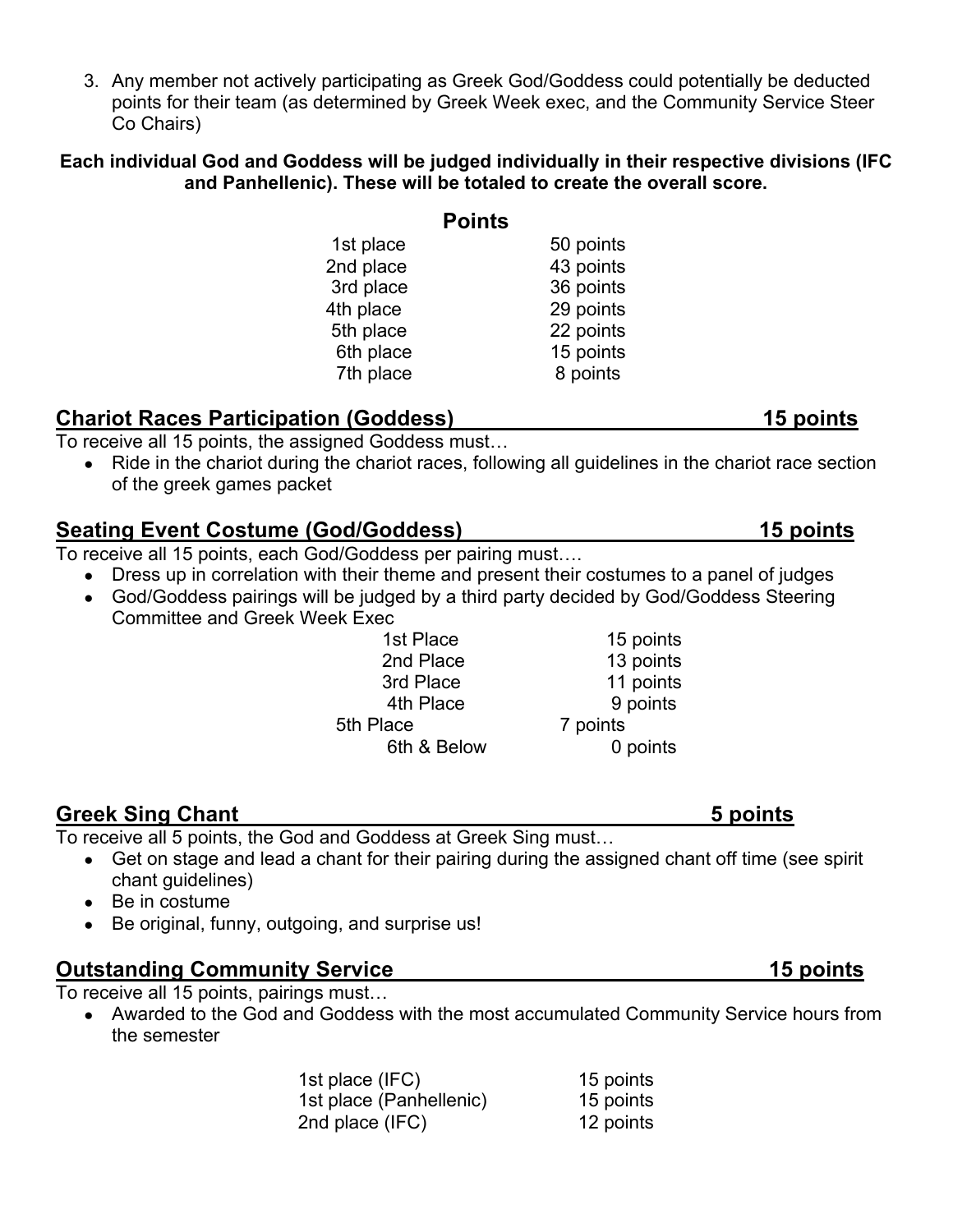| 12 points |
|-----------|
| 8 points  |
| 8 points  |
| 4 points  |
| 4 points  |
| 0 points  |
|           |

#### **Greek Sing 150 points**

### **Executive Committee Member(s):**

**Camryn Rivenburgh 573-579-1956 [segw.sing@gmail.com](mailto:segw.sing@gmail.com)** 

 **Date: April 9th Place: Academic Hall Time: 5:00 P.M**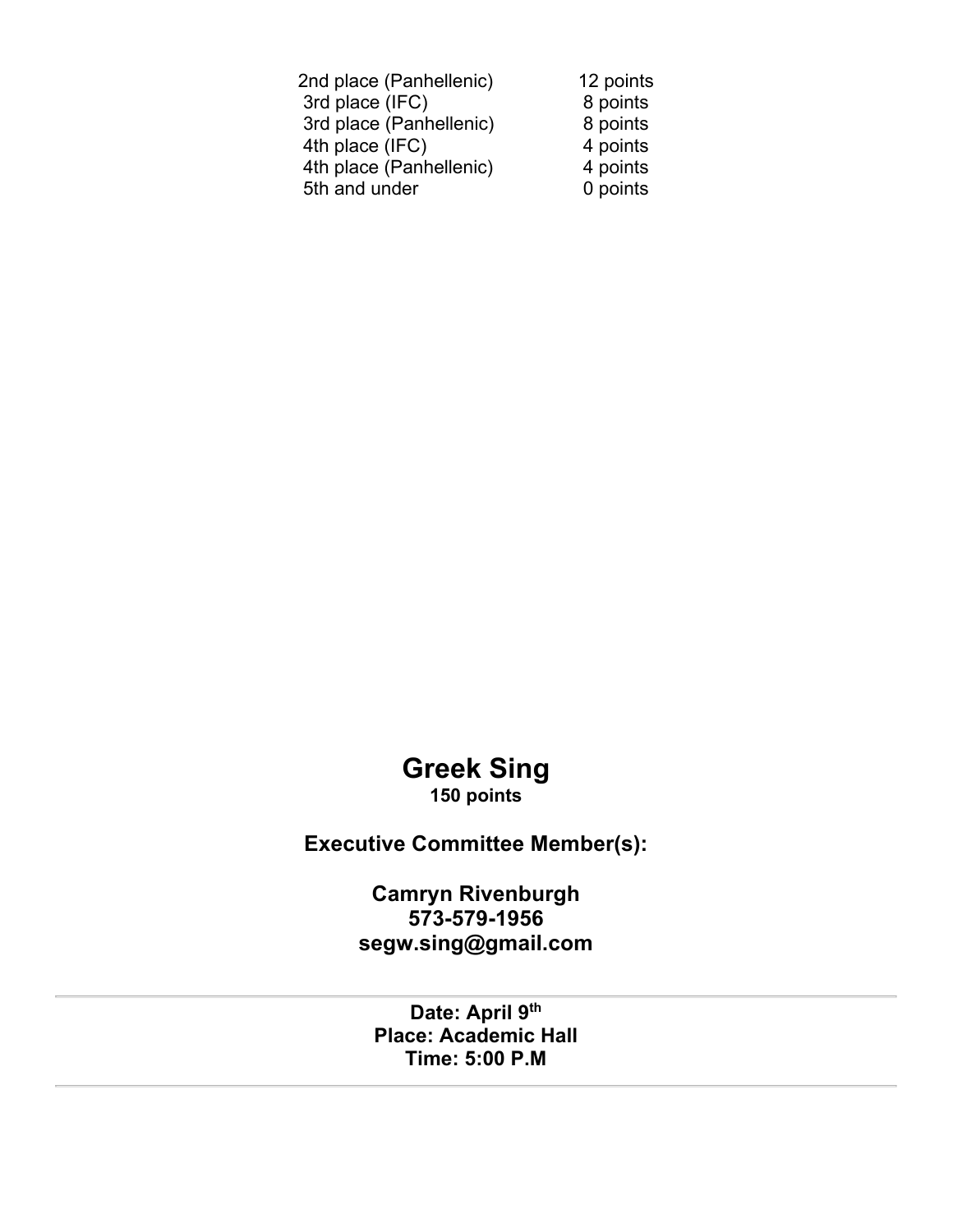#### \*For every day something is turned in past due, 5 points will be deducted. NO EXCEPTIONS\*

### **Rules and Regulations**

- 1. Only your assigned theme can be used.
- 2. Only members who appear on a chapter roster as active will be allowed to  disqualification. **NO EXCEPTIONS WILL BE GRANTED!**  participate in Greek Sing Event. Violations in this rule will result in an automatic
- 3. Keep all performances within the limits of good taste. Vulgarity and obscenities are grounds for disqualification. If there is a questionable scene in the theme you have  been assigned, then **DO NOT USE IT**. The judges and Greek Week Steering Committee/Greek Sing co-chairs will determine what is vulgar and or obscene.
- 4. Up to five judges will be selected from the University Faculty and staff and the community.
- 5. Judging ballots will be disclosed to all groups prior to the event to give an idea of how the performances will be judged.
- 6. Every group must use 3 of the songs from any music in the skit. Each group is also allowed to use any songs they wish from a selected artist, only if they are Greek Week Executive Board. Music is first come, first serve. These are due to Camryn by March 10th at 11:59 p.m. NO EXCEPTIONS. appropriate and there is no vulgarity! Remixes of songs must be approved by the
- 7. Final cuts of music and/or mash ups are due March 24th at 5 p.m. to [segw.sing@gmail.com](mailto:segw.sing@gmail.com).
- 8. Each group will have 30 minutes to use the stage for setting up, performing, and up/tear down. If your skit is 20 minutes, you have 10 minutes to set up/teardown. Any group that goes over the 30 minutes will have 5 points per minute deducted. tearing down. For example, if your skit is 15 minutes, you have 15 minutes to set NO EXCEPTIONS.
- 9. Groups will be allowed to use sets, props, and backdrops. Any and all props, sets, and backdrops used in the performances on Saturday night MUST be dropped off at your scheduled time (will be given out at a later date).
- 10. **Absolutely no food, liquor, or substance that requires cleaning up (GLITTER) is allowed in the skits or in the venue. Points will be deducted if this is an issue. Nothing is to be thrown from the stage into the audience. No living animals are allowed to be in the skit. There will be no pyrotechnics (fire) of any kind and nothing that would be considered a safety concern or risk (if**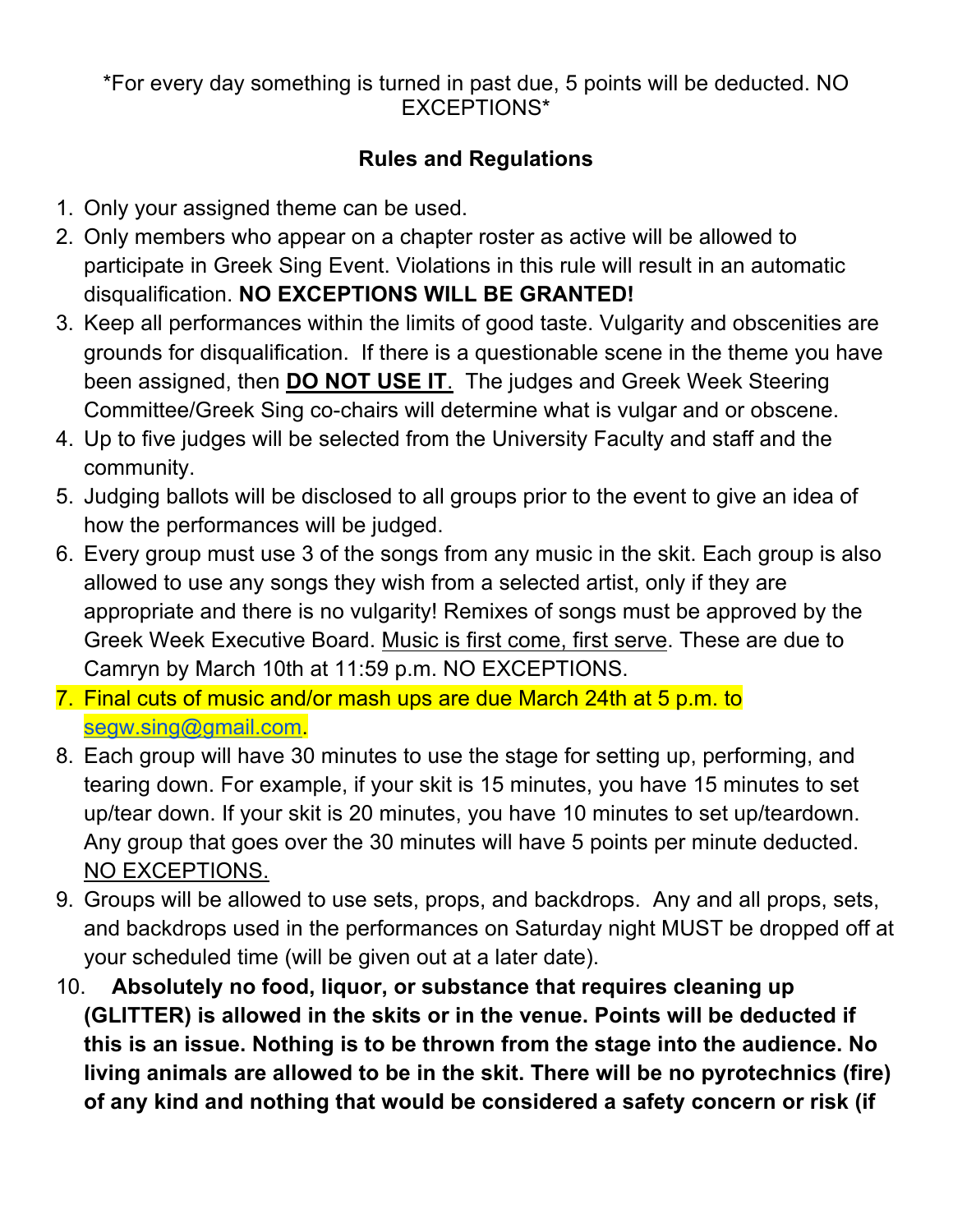**not sure, contact co-chairs). This includes real weapons. They should be made of plastic or fake material. Violations of this rule can AND will result in a disqualification.** 

### 11. **NO POLITICS IN THE SKIT. PERIOD.**

- of dress rehearsal and the performance on Saturday your skit will be disqualified. This is entirely to the discretion of the co-chairs and advisors. If changes are made between this time, call Camryn. 12. If vulgar material is added between the times the co-chairs see it in the morning
- 13. The order of the chapters pairing performances will be given out at a chair meeting.
- 14. There will be superlative awards, but they will not be for points, just for fun! The superlatives will be awarded for: best costume, props, dance, moment, actor, actress, incorporation of theme, and incorporation of SEMO.
- 15. All props and materials used for skits must be cleaned up from the venue before you can leave.
- 16. Points will be deducted for chanting during skits! There will be absolutely no spirit points awarded for any type for chanting, costumes, etc. If your chapter disrupts another performance in any manner, your chapter will be subject to disqualification.
- 17. Seating for Greek Sing will be based on placement on the Seating Event. See Seating Event page for seating information.
- 18. The judges are the ONLY ones judging the skits and votes are FINAL!
- 19. Dress Rehearsal will be Friday April 8th starting at 2 p.m. in Academic Hall.

### 20. **PAIRINGS CANNOT USE ACADEMIC HALL FOR GREEK SING PRACTICES/REHEARSAL!!! WE WILL FIND OUT AND POINTS WILL BE DEDUCTED.**

 21. There will be time slots two weeks prior to Greek Sing for pairings to use the Academic stage. These time slots will start on March 24th and end on March 31st and will be with at least one Greek Week Executive Board Member. Time slot choices will open March 3rd and are due March 10th at 5 p.m. Each time slot is 1 hour. You have a one week time frame to sign up for ONE time slot.

 \*\*Please be advised that we hope the above rules are comprehensive but the committee reserves the right to change the rules for unanticipated problems. We will inform you as soon as the changes are made if necessary.\*\*